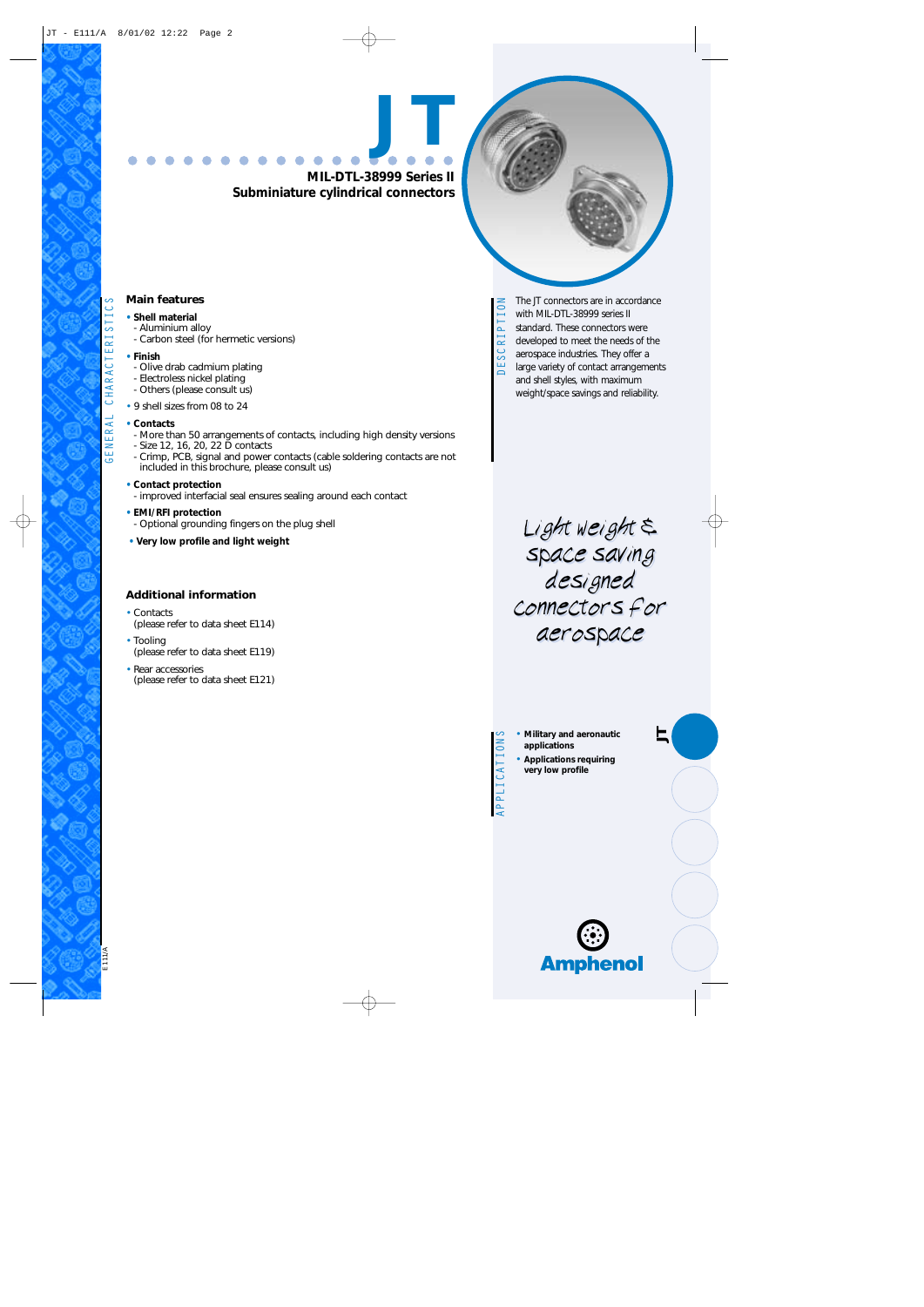#### *TABLE OF CONTENTS*

| <b>TECHNICAL CHARACTERISTICS</b>                                        |
|-------------------------------------------------------------------------|
| • Overall dimensions                                                    |
|                                                                         |
|                                                                         |
|                                                                         |
| <b>HERMETIC RECEPTACLES</b><br>• Overall dimensions                     |
|                                                                         |
| <b>ACCESSORIES</b>                                                      |
|                                                                         |
| <b>TOOLING</b>                                                          |
|                                                                         |
| <b>CONNECTORS ORDERING INFORMATION</b>                                  |
| Cross references (Amphenol and MIL-DTL-38999 series II designations) 24 |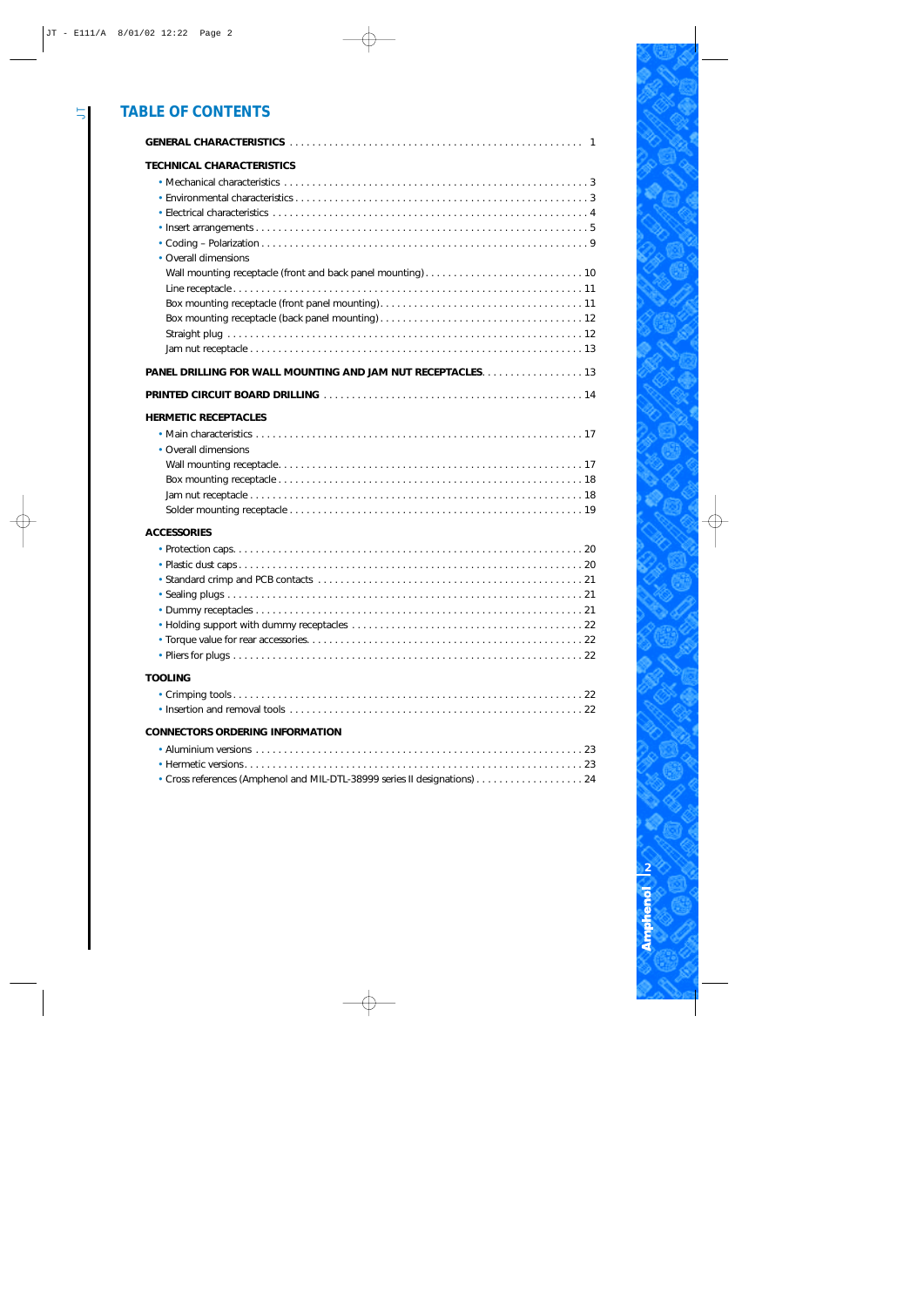#### *Mechanical characteristics*

- Thermoplastic insert
- Fluorinated silicone back insert and interfacial seal
- Durability: 500 cycles
- Contact retention force

| Contact size     | 22D | 20 | 16  |     |
|------------------|-----|----|-----|-----|
| Maximal load (N) | 45  |    | 110 | 110 |

#### *Environmental characteristics*

• **Salt spray exposure and working temperature:** 

Waterproof shells

| Shell<br>material | <b>Shell</b><br>finish | Salt spray<br>exposure<br>per MIL. STD 1344/1009 | Working temperature<br>mini<br>maxi |                  |
|-------------------|------------------------|--------------------------------------------------|-------------------------------------|------------------|
| Aluminium         | Electroless nickel     | 48 H                                             | $-65^{\circ}$ C                     | $+200^{\circ}$ C |
|                   | Olive Drab cadmium     | 500 H                                            | $-65^{\circ}$ C                     | $+175^{\circ}$ C |

Hermetic shells

| <b>Shell</b><br>material | <b>Shell</b><br>finish | Salt spray<br>exposure<br>per MIL. STD 1344/1009 | Working temperature<br>mini | maxi             |
|--------------------------|------------------------|--------------------------------------------------|-----------------------------|------------------|
| Carbon                   |                        | 500H                                             | $-65^{\circ}$ C             | $+200^{\circ}$ C |

- **Humidity:** per MIL DTL 38999: § 3.29
- Air leakage: < 1.10<sup>-7</sup> cm<sup>3</sup> /s under 1 bar of pressure differential (hermetics only)
- **Fluid resistance (per MIL DTL 38999), § 3.33:**
- MIL-L-7808 (lubricating oil)
- MIL-L-23699 (lubricating oil)
- MIL-H-5606 (hydraulic fluid)
- Hydraulic fluid (Chevron M2V)
- MIL-A-8243 (defrosting fluid)
- MIL-C-87936 type I
- MIL-T-5624 (JP5)
- MIL-C-47220 or Coolanol 25 or equivalent
- MIL-G-3056 type I (gasoline)
- Isopropyl alcohol per TT-I-735 grade A or B mixed with mineral spirit TT-T-291 type 1 or P-D-680 type I

*JT*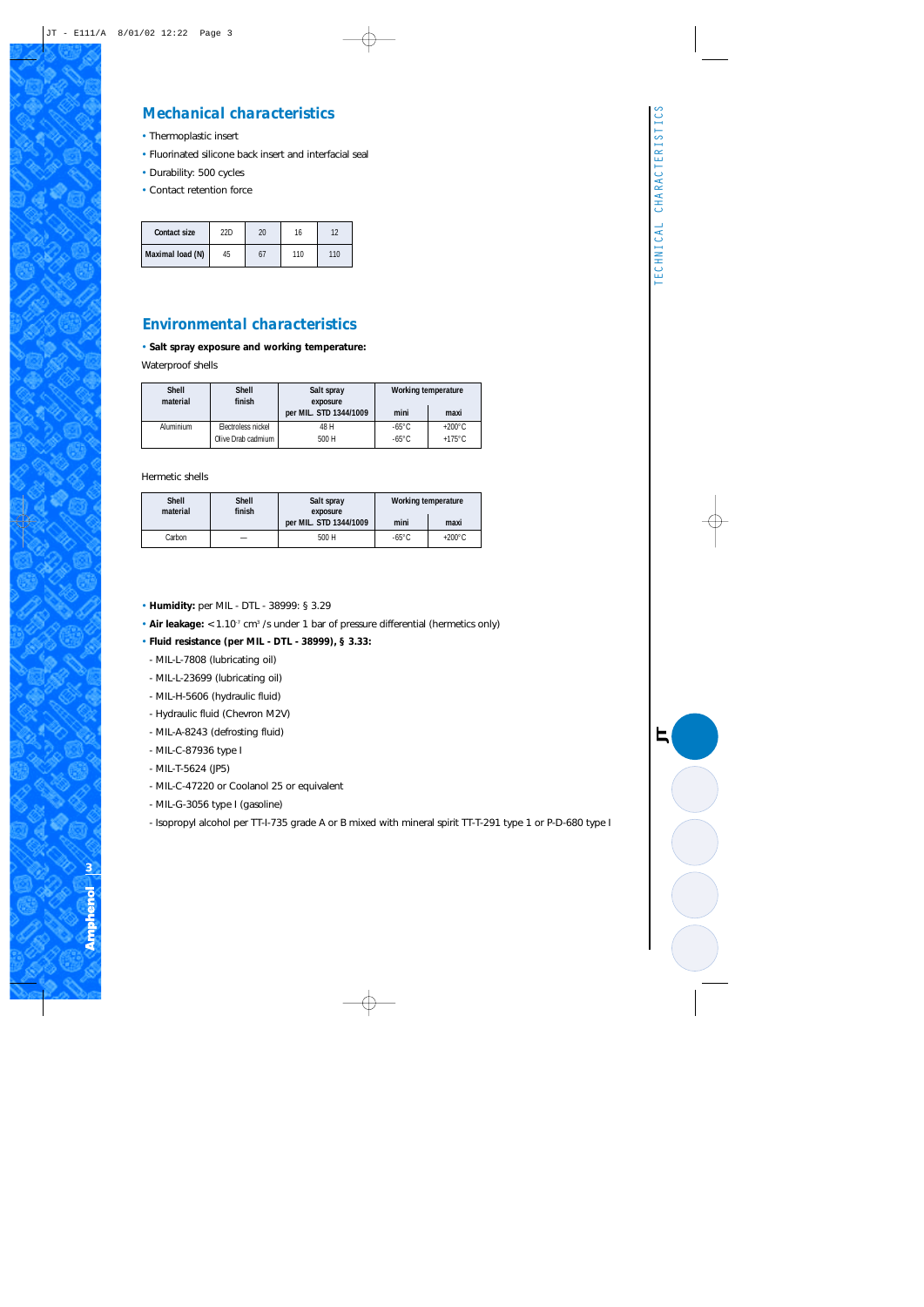# TECHNICAL CHARACTERISTICS TECHNICAL CHARACTERISTICS

#### *Electrical characteristics*

#### • **Contact rating:** nominal current per contact

| <b>Contact size</b> | 22D | 20  | 16 | 12 |
|---------------------|-----|-----|----|----|
| Crimp (A)           |     | 7.5 | 13 | 23 |
| Hermetic (A)        |     |     | 10 | 17 |

#### • **Contact resistance**

| Contact size                     | ววก | 20 |  |
|----------------------------------|-----|----|--|
| Contact resistance (m $\Omega$ ) |     |    |  |

#### • **Insulation resistance**

| Insulation resistance (500 V) | Crimp                  | <b>Hermetic</b>                       |
|-------------------------------|------------------------|---------------------------------------|
| Ambiant temperature           | $\geq 10^5$ M $\Omega$ | $\geq$ 5 x 10 <sup>3</sup> M $\Omega$ |
| Maximal temperature           | $\geq 10^3$ M $\Omega$ | $\geq$ 5 x 10 <sup>2</sup> M $\Omega$ |

#### • **Service rating**

|                | Dielectric withstanding voltage (Vrms) |              |       |              |       |              |       |              |             |                        |
|----------------|----------------------------------------|--------------|-------|--------------|-------|--------------|-------|--------------|-------------|------------------------|
| <b>Service</b> |                                        | At sea level |       | 15000 meters |       | 21000 meters |       | 34000 meters |             | <b>Working voltage</b> |
|                | mated                                  | unmated      | mated | unmated      | mated | unmated      | mated | unmated      | <b>Vrms</b> | Vdc                    |
| M              | 1300                                   | 1300         | 800   | 550          | 800   | 350          | 800   | 200          | 400         | 550                    |
| Ν              | 1000                                   | 1000         |       | 400          |       | 260          |       | 200          | 300         | 450                    |
|                | 1800                                   | 1800         | 1000  | 600          | 1000  | 400          | 1000  | 200          | 600         | 850                    |
| Ш              | 2300                                   | 2300         | 1000  | 800          | 1000  | 500          | 1000  | 200          | 900         | 1250                   |

#### **• Dimensions of acceptable contacts and cables**

| Contact     | Contact          |                  | Acceptable cables<br>Crimp barrel |      |               |           |      |      |                       |      |       |      |      |      |
|-------------|------------------|------------------|-----------------------------------|------|---------------|-----------|------|------|-----------------------|------|-------|------|------|------|
| <b>Size</b> | <b>Diameter</b>  | <b>Diameter</b>  | Depth                             |      |               | Gauge AWG |      |      | Outside diameter (mm) |      |       |      |      |      |
|             | mm               | <sub>mm</sub>    | <sub>mm</sub>                     |      | Section $mm2$ |           |      | Min  | Average               | Max  |       |      |      |      |
|             |                  |                  | 3.58                              | 22   | 24            | 26        | 28   |      |                       |      |       |      |      |      |
| 22D         | 0.76             | $0.88 + / -0.03$ |                                   |      |               |           |      | 0.38 | 0.22                  | 0.15 | 0.095 | 0.76 | 1.20 | 1.37 |
| 20          | 1                |                  | 5.30                              | 20   | 22            | 24        |      | 1.02 | 1.83                  | 2.11 |       |      |      |      |
|             | $1.19 + / -0.03$ |                  |                                   | 0.60 | 0.38          | 0.22      |      |      |                       |      |       |      |      |      |
| 16          | 1.57             | $1.70 + / -0.03$ |                                   | 16   | 18            | 20        |      | 1.68 | 2.41                  |      |       |      |      |      |
|             |                  |                  | 5.30                              | 1.34 | 0.93          | 0.60      |      |      |                       | 2.77 |       |      |      |      |
| 12<br>2.36  | $2.54 + / -0.06$ | 5.30             | 12                                | 14   |               |           | 2.46 | 3.20 | 3.61                  |      |       |      |      |      |
|             |                  |                  | 3.30                              | 1.94 |               |           |      |      |                       |      |       |      |      |      |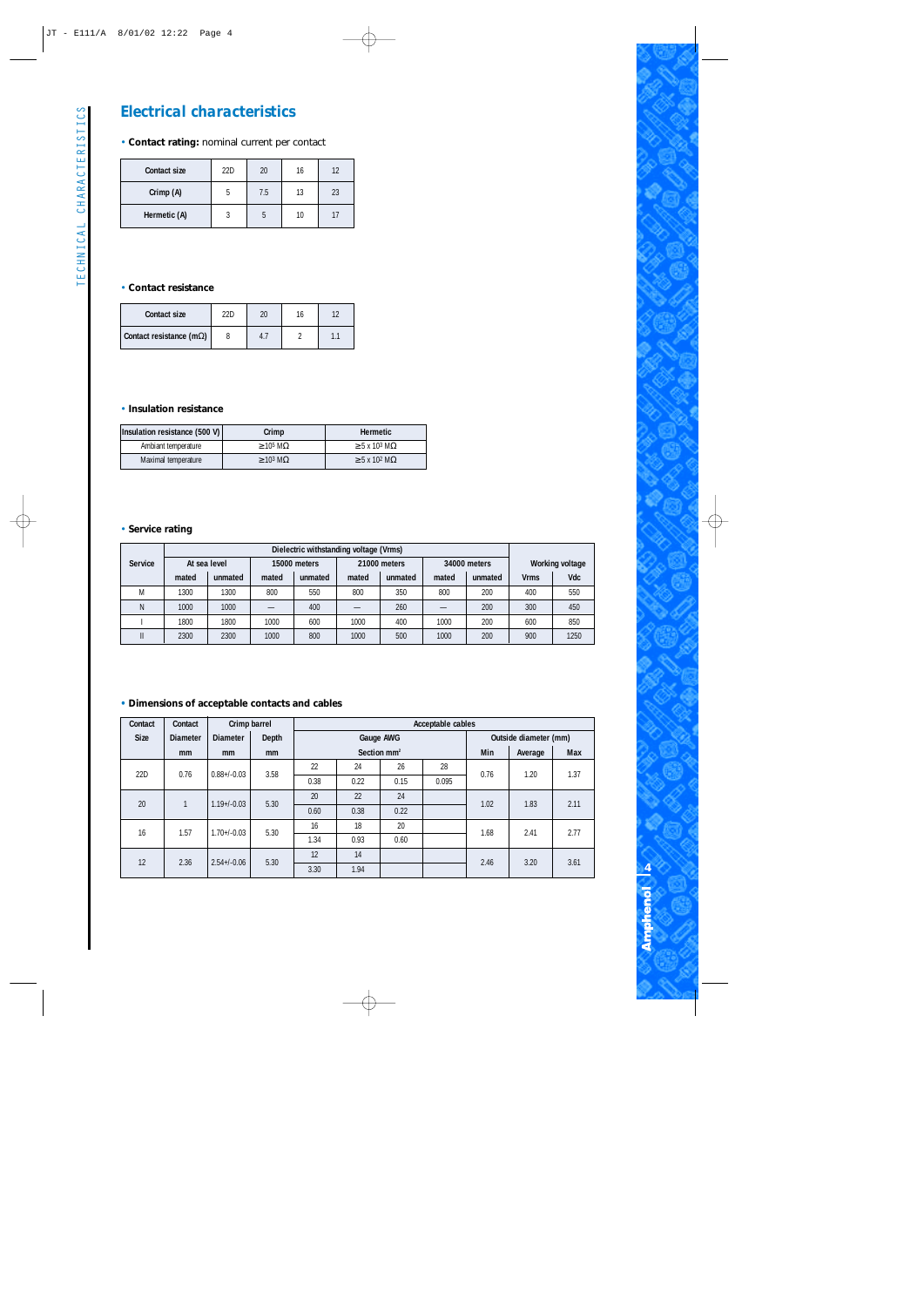#### *Front face view of male insert*

The major keyway is shown in the «normal» position

| Contact size | 22D | 20 | 16 | າາ |
|--------------|-----|----|----|----|
| Caption      |     |    |    |    |

Insert arrangement reference Service class 1 2

Y

 $\Theta$ B  $\mathbf{\Theta}^{\mathrm{C}}$  $\bigoplus$ 

> 12-4 I 4 16

Number of contacts Contact sizes 3 4

Y

*JT*



12-8 I 8 20

A  $\Theta$  $\mathbf{e}_{\text{\tiny E}}$  er e, G  $\Theta$ 

Y

12-35 M 22 22D

 $\overline{a}$ 



14-04 I 4 12

C D

Y

 $\overline{\mathsf{e}_{\scriptscriptstyle{\mathrm{B}}}}$ ě ု႕ေ لے کے دا 6

12-98 I 10 20

A



12-03 II 3 16

 $\ddot{\mathbf{e}}$  $\ddot{\boldsymbol{\theta}}$ 

A





**Amphenol** | or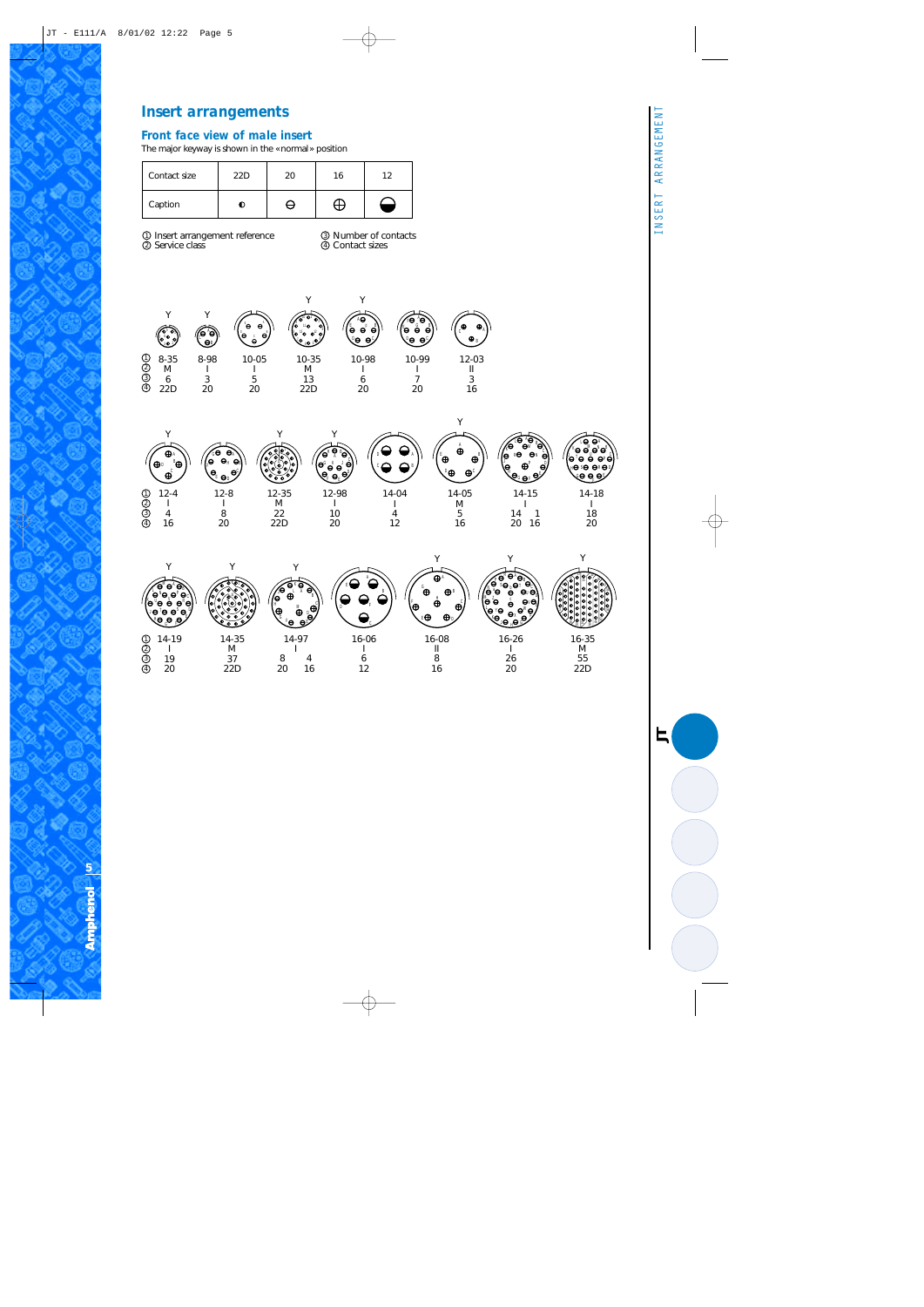#### *Front face view of male insert*

The major keyway is shown in the «normal» position

| Contact size | 22D | 16 |  |
|--------------|-----|----|--|
| Caption      |     |    |  |

Insert arrangement reference Service class 1 2

Number of contacts Contact sizes 3 4







INSERT ARRANGEMENT

INSERT ARRANGEMENT

**6** Ampheno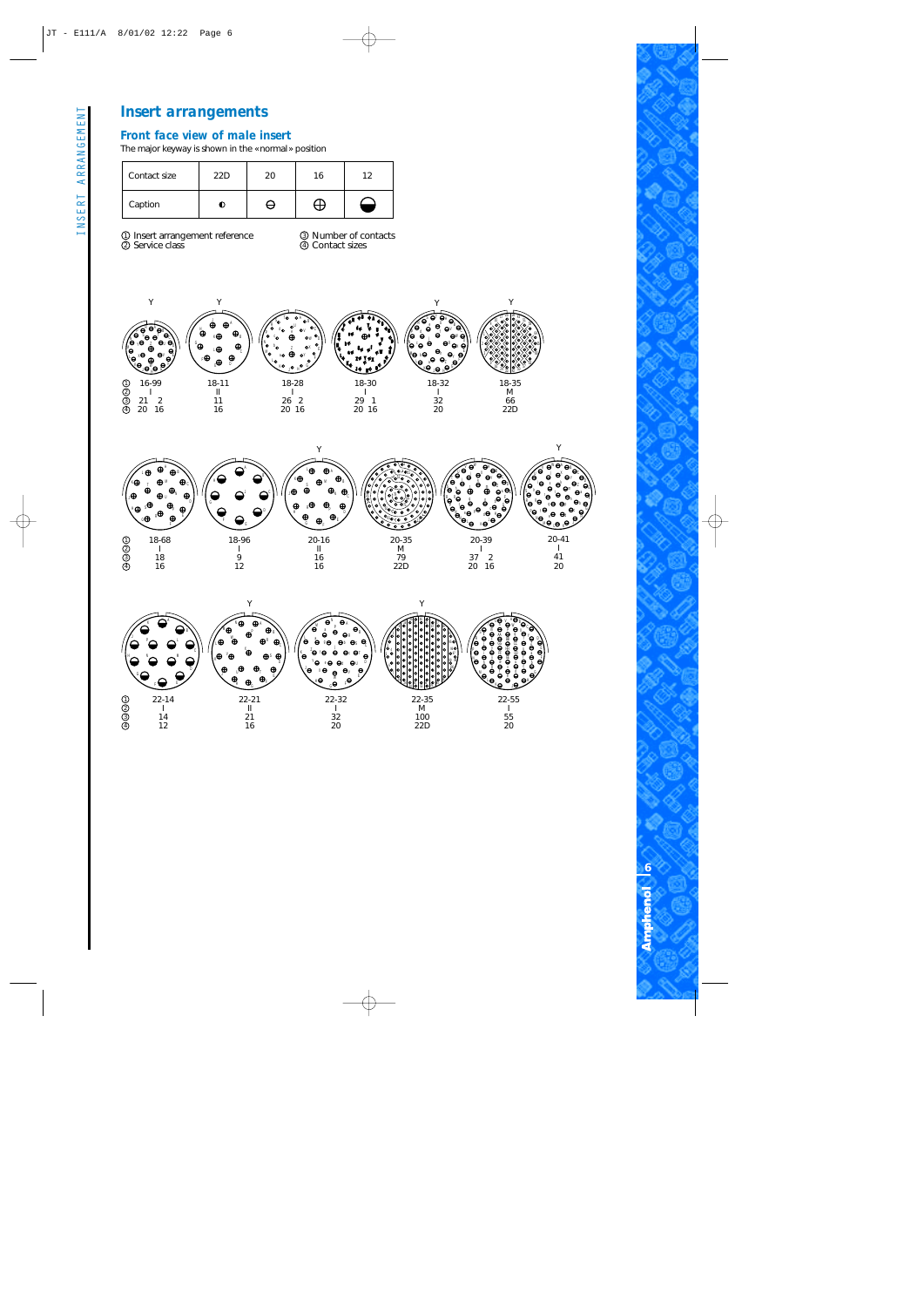#### *Front face view of male insert*

The major keyway is shown in the «normal» position

| Contact size | 22D | 20. | 16 | 1 2 |
|--------------|-----|-----|----|-----|
| Caption      |     |     |    |     |

Insert arrangement reference Service class 1 2

Number of contacts Contact sizes 3 4





**Y:** Available in hermetic version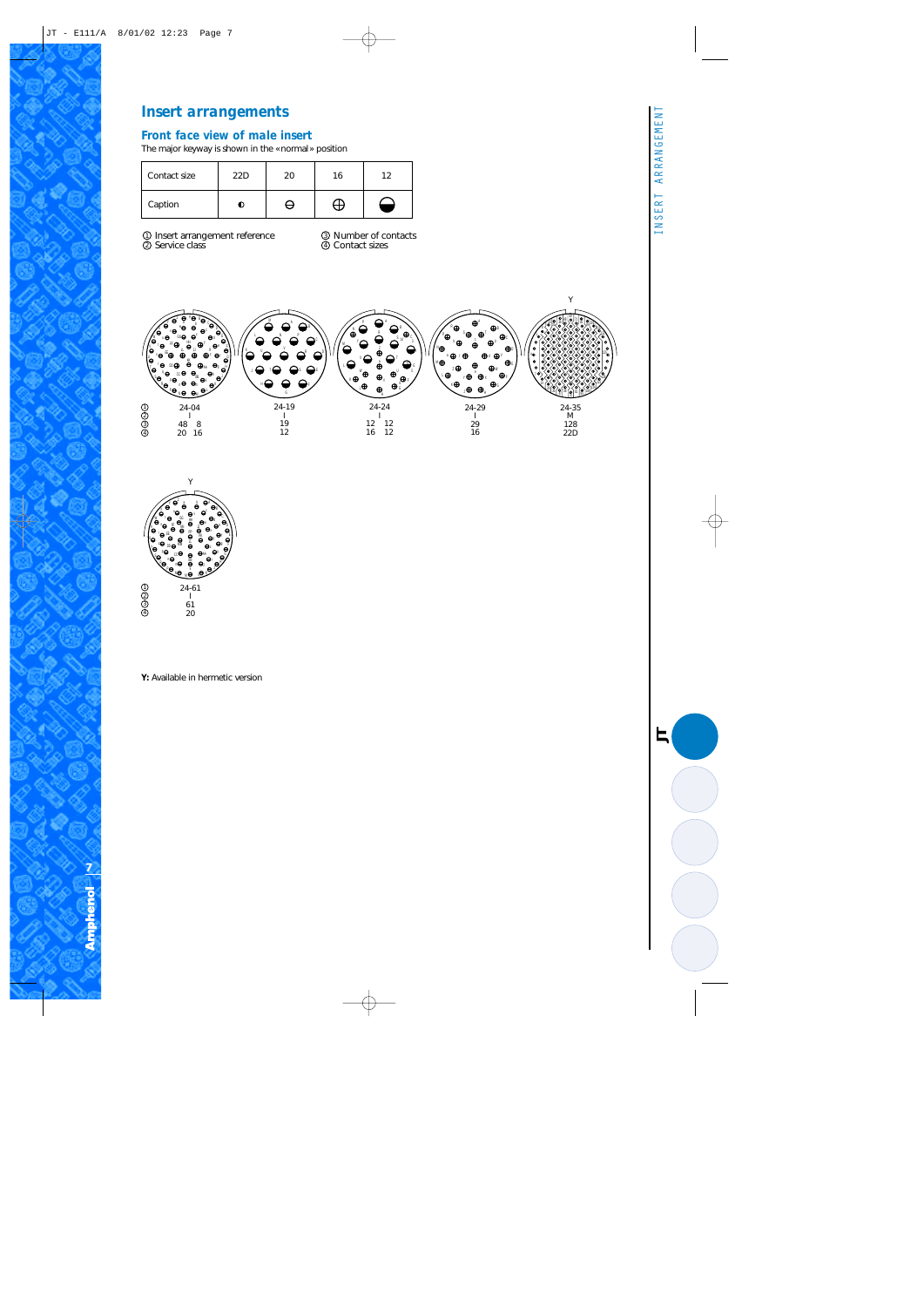| Arrangements | Hermetic (Y) | <b>Service Rating</b>                                                                 | <b>Total Contacts</b> |                  |                |                |                  |
|--------------|--------------|---------------------------------------------------------------------------------------|-----------------------|------------------|----------------|----------------|------------------|
| of contacts  |              |                                                                                       |                       | 22D              | $20\,$         | 16             | 12               |
| $08 - 35$    | $\mathsf X$  | ${\sf M}$                                                                             | $\boldsymbol{6}$      | $\boldsymbol{6}$ |                |                |                  |
| 08-98        | $\mathsf X$  | $\vert$                                                                               | $\mathfrak{Z}$        |                  | $\overline{3}$ |                |                  |
| $10 - 05$    |              | $\begin{array}{c} \begin{array}{c} \hline \end{array} \end{array}$                    | $\overline{5}$        |                  | $\overline{5}$ |                |                  |
| $10 - 35$    | $\mathsf X$  | $\mathsf{M}% _{T}=\mathsf{M}_{T}\!\left( a,b\right) ,\ \mathsf{M}_{T}=\mathsf{M}_{T}$ | $13$                  | 13               |                |                |                  |
| 10-98        | $\mathsf X$  | $\mathsf I$                                                                           | $\boldsymbol{6}$      |                  | 6              |                |                  |
| 10-99        |              | $\begin{array}{c} \hline \end{array}$                                                 | $\boldsymbol{7}$      |                  | $\overline{7}$ |                |                  |
| $12 - 03$    | $\mathsf X$  | $\vert\vert$                                                                          | $\overline{3}$        |                  |                | $\sqrt{3}$     |                  |
| $12 - 04$    | $\mathsf X$  | $\vert$                                                                               | $\sqrt{4}$            |                  |                | $\sqrt{4}$     |                  |
| 12-08        | $\mathsf X$  | $\begin{array}{c} \end{array}$                                                        | 8                     |                  | $\, 8$         |                |                  |
| $12 - 35$    | $\mathsf X$  | ${\sf M}$                                                                             | $22\,$                | $22\,$           |                |                |                  |
| 12-98        | $\mathsf X$  | $\begin{array}{c} \end{array}$                                                        | 10                    |                  | $10\,$         |                |                  |
| $14 - 04$    |              | $\vert$                                                                               | $\sqrt{4}$            |                  |                |                | $\overline{4}$   |
| $14 - 05$    | $\mathsf X$  | $\vert\vert$                                                                          | $5\,$                 |                  |                | $\mathsf 5$    |                  |
| $14 - 15$    | $\mathsf X$  | $\vert$                                                                               | 15                    |                  | 14             | $\mathbf{1}$   |                  |
| $14 - 18$    | $\mathsf X$  | $\vert$                                                                               | $18\,$                |                  | $18\,$         |                |                  |
| $14 - 19$    |              | $\begin{array}{c} \end{array}$                                                        | 19                    |                  | $19$           |                |                  |
| $14 - 35$    | $\mathsf X$  | ${\sf M}$                                                                             | $37\,$                | $37\,$           |                |                |                  |
| $14-97$      | $\mathsf X$  | $\vert$                                                                               | $12\,$                |                  | $\, 8$         | $\sqrt{4}$     |                  |
| $16 - 06$    | $\mathsf X$  | $\begin{array}{c} \end{array}$                                                        | $\boldsymbol{6}$      |                  |                |                | $\boldsymbol{6}$ |
| $16 - 08$    | $\mathsf X$  | $\vert\vert$                                                                          | $\, 8$                |                  |                | $\, 8$         |                  |
| $16 - 26$    | $\mathsf X$  | $\begin{array}{c} \end{array}$                                                        | $26\,$                |                  | 26             |                |                  |
| $16 - 35$    | $\mathsf X$  | ${\sf M}$                                                                             | 55                    | 55               |                |                |                  |
| 16-99        | $\mathsf X$  | $\begin{array}{c} \hline \end{array}$                                                 | 23                    |                  | 21             | $\overline{2}$ |                  |
| $18 - 11$    | $\mathsf X$  | $\ensuremath{\mathsf{II}}$                                                            | $11\,$                |                  |                | 11             |                  |
| 18-28        | $\mathsf X$  | $\begin{array}{c} \hline \end{array}$                                                 | $28\,$                |                  | 26             | $\sqrt{2}$     |                  |
| $18 - 30$    |              | $\begin{array}{c} \end{array}$                                                        | $30\,$                |                  | 29             | $\mathbbm{1}$  |                  |
| $18 - 32$    | $\mathsf X$  | $\mathsf I$                                                                           | $32\,$                |                  | $32\,$         |                |                  |
| $18 - 35$    | $\mathsf X$  | ${\sf M}$                                                                             | 66                    | 66               |                |                |                  |
| 18-68        |              | $\vert$                                                                               | 18                    |                  |                | $18$           |                  |
| 18-96        |              | $\mathsf{I}$                                                                          | 9                     |                  |                |                | $\,9$            |
| $20 - 16$    | $\mathsf X$  | $\, \parallel$                                                                        | 16                    |                  |                | 16             |                  |
| $20 - 35$    |              | ${\sf M}$                                                                             | 79                    | 79               |                |                |                  |
| $20 - 39$    | X            | $\mathbf{I}$                                                                          | 39                    |                  | 37             | $\overline{2}$ |                  |
| $20 - 41$    | $\mathsf X$  | $\vert$                                                                               | 41                    |                  | 41             |                |                  |
| $22 - 14$    |              | $\mathbf{I}$                                                                          | 14                    |                  |                |                | 14               |
| $22 - 21$    | $\mathsf X$  | $\ensuremath{\mathsf{II}}$                                                            | 21                    |                  |                | 21             |                  |
| $22 - 32$    |              | $\begin{array}{c} \end{array}$                                                        | $32\,$                |                  | 32             |                |                  |
| $22 - 35$    |              | ${\sf M}$                                                                             | $100\,$               | $100\,$          |                |                |                  |
| 22-55        | $\mathsf X$  | $\mathbf{I}$                                                                          | 55                    |                  | 55             |                |                  |
| $24 - 04$    |              | $\vert$                                                                               | 56                    |                  | $48\,$         | $\, 8$         |                  |
| 24-19        |              | $\overline{1}$                                                                        | 19                    |                  |                |                | 19               |
| $24 - 24$    |              | $\begin{array}{c} \hline \end{array}$                                                 | 24                    |                  |                | 12             | 12               |
| 24-29        |              | $\begin{array}{c} \end{array}$                                                        | 29                    |                  |                | 29             |                  |
| $24 - 35$    |              | ${\sf M}$                                                                             | 128                   | 128              |                |                |                  |
| $24 - 61$    | $\mathsf X$  | $\mathbf{I}$                                                                          | 61                    |                  | 61             |                |                  |

**8 Amphenol**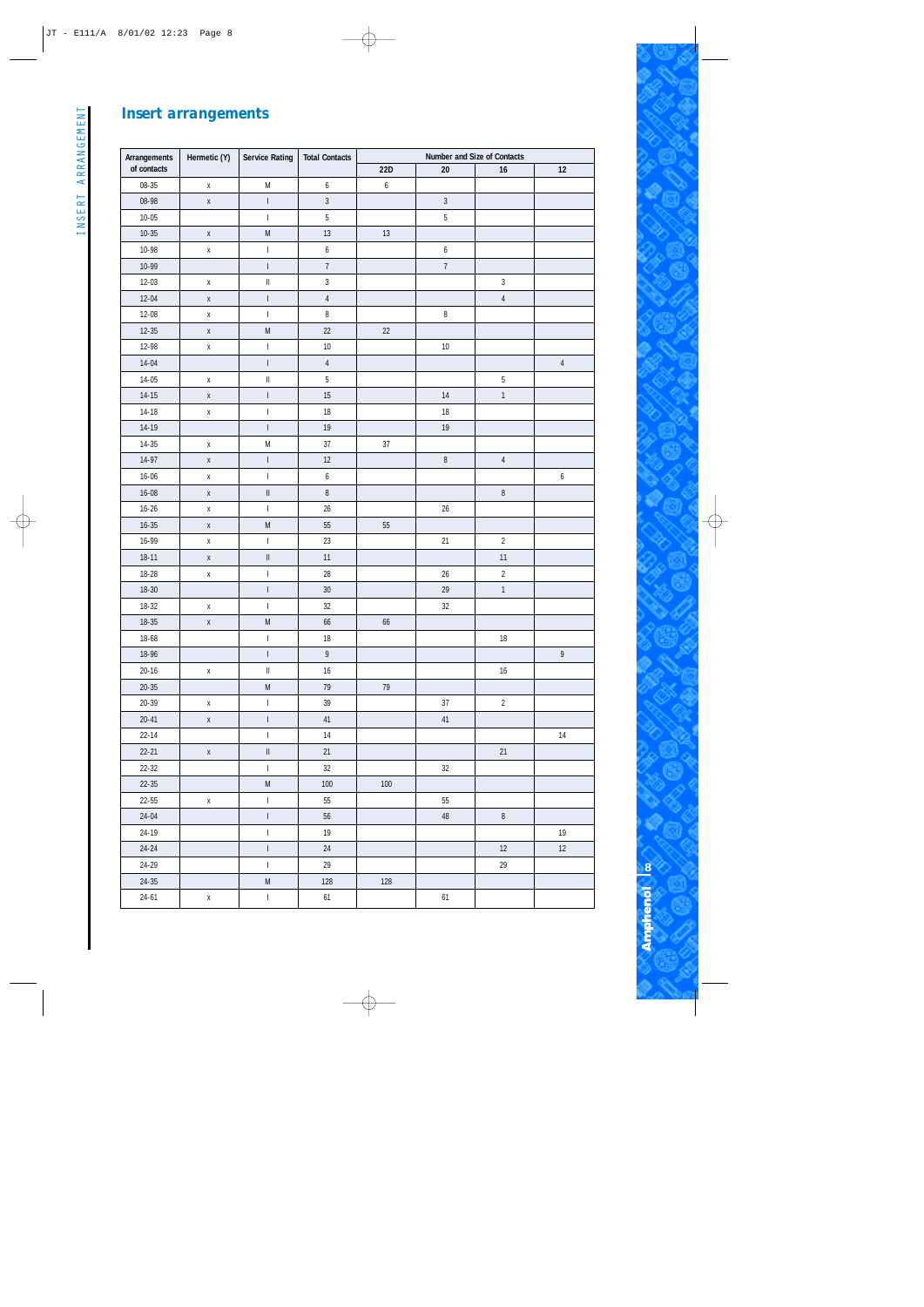#### *Coding - polarization*

To avoid cross-plugging problems in applications requiring the use of more than one MIL-DTL-38999 II connector of the same size, alternate key-rotations are available as indicated in the chart below. As shown in the accompanying diagram, the major key rotates clockwise from the secondary ones.

In the reference system, the polarization is shown by the letters A, B, C or D.





*Plug - Front face shown Receptacle - Front face shown*

|            | Position of the major keyway |              |              |                          |             |  |  |  |  |  |  |  |
|------------|------------------------------|--------------|--------------|--------------------------|-------------|--|--|--|--|--|--|--|
| Shell size |                              |              | References   |                          |             |  |  |  |  |  |  |  |
|            | Normal                       | A            | B            | C                        | D           |  |  |  |  |  |  |  |
| 8          | $100^\circ$                  | $82^\circ$   | $\sim$       | $\overline{\phantom{a}}$ | 118°        |  |  |  |  |  |  |  |
| 10         | $100^\circ$                  | $86^{\circ}$ | $72^{\circ}$ | $128^\circ$              | $114^\circ$ |  |  |  |  |  |  |  |
| 12         | $100^\circ$                  | $80^{\circ}$ | $68^{\circ}$ | $132^\circ$              | $120^\circ$ |  |  |  |  |  |  |  |
| 14         | $100^\circ$                  | $79^\circ$   | $66^{\circ}$ | $134^\circ$              | $121^\circ$ |  |  |  |  |  |  |  |
| 16         | $100^\circ$                  | $82^\circ$   | $70^{\circ}$ | $130^\circ$              | $118^\circ$ |  |  |  |  |  |  |  |
| 18         | $100^\circ$                  | $82^\circ$   | $70^{\circ}$ | $130^\circ$              | $118^\circ$ |  |  |  |  |  |  |  |
| 20         | $100^\circ$                  | $82^\circ$   | $70^{\circ}$ | $130^\circ$              | $118^\circ$ |  |  |  |  |  |  |  |
| 22         | $100^\circ$                  | $85^\circ$   | $74^{\circ}$ | $126^\circ$              | $115^\circ$ |  |  |  |  |  |  |  |
| 24         | $100^\circ$                  | $85^\circ$   | $74^{\circ}$ | $126^\circ$              | $115^\circ$ |  |  |  |  |  |  |  |

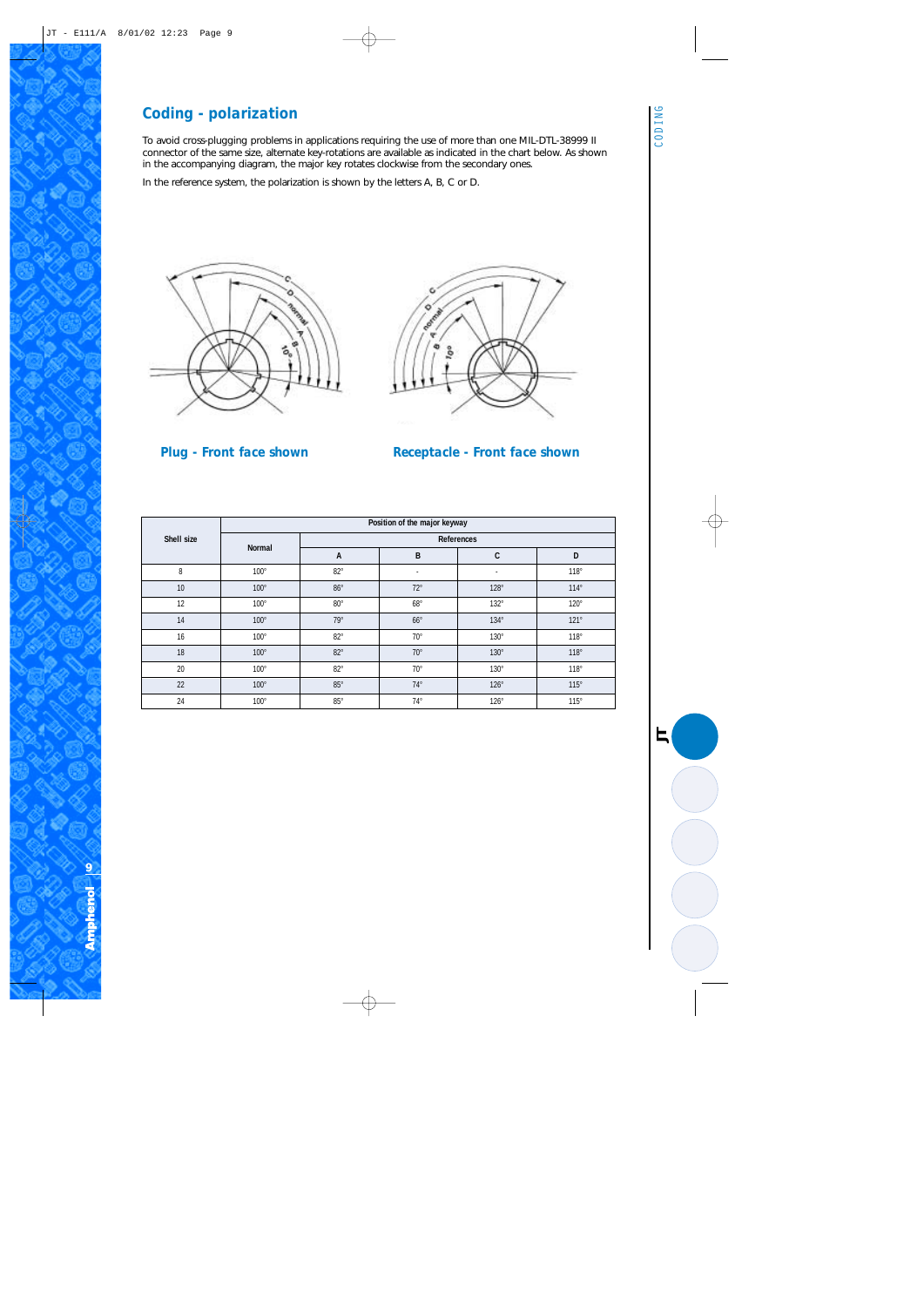#### **Overall dimensions** (All dimensions are in mm) *Wall mounting receptacle (front panel mounting)*

**JT00 RT JMS 27472 T** +0.15 -0.00  $-1$ 9.65 +0.00 -0.13 8.18  $\Theta$ N





| <b>Shell Size</b> | N Dia.<br>$+0.025$<br>$-0.13$ | L Max | V Thread<br><b>UNEF</b><br>Class 2A<br>(plated) | $L^2$ Max                        | K Dia. Max | $\mathsf{R}$ | S<br>±0.41 | G<br>±0.13 |
|-------------------|-------------------------------|-------|-------------------------------------------------|----------------------------------|------------|--------------|------------|------------|
| 8                 | 12.01                         | 12.70 | 13.89<br>14.68<br>.4375-28                      |                                  |            | 15.09        | 20.62      | 3.05       |
| 10                | 14.99                         | 12.70 | $.5625 - 24$                                    | 13.89                            | 17.86      | 18.26        | 23.82      | 3.05       |
| 12                | 19.05                         | 12.70 | .6875-24                                        | 13.89                            | 21.03      | 20.62        | 26.19      | 3.05       |
| 14                | 22.23                         | 12.70 | $.8125 - 20$                                    | 13.89<br>24.21<br>23.01<br>28.58 |            |              | 3.05       |            |
| 16                | 25.4                          | 12.70 | .9375-20                                        | 13.89                            | 27.38      | 24.61        | 30.96      | 3.05       |
| 18                | 28.58                         | 12.70 | 1.0625-18                                       | 13.89                            | 30.56      | 26.97        | 33.32      | 3.05       |
| 20                | 31.75                         | 12.70 | 1.1875-18                                       | 13.89                            | 33.73      | 29.36        | 36.53      | 3.05       |
| 22                | 34.93                         | 12.70 | 1.3125-18                                       | 13.89                            | 36.91      | 31.75        | 39.67      | 3.05       |
| 24                | 38.10                         | 12.70 | 1.4375-18                                       | 13.89                            | 40.08      | 34.93        | 42.88      | 3.73       |

#### *Wall mounting receptacle (back panel mounting)*

**JTPQ00 RT JMS 27497 T** **JTPQ00 RE JMS 27497 E**







**10**

Ampheno

| <b>Shell Size</b> | N Dia.<br>$+0.025$<br>$-0.13$ | P Max<br>Panel<br><b>Thickness</b> | V Thread<br><b>UNEF</b><br>Class 2A<br>(plated) | K Dia. Max | $\mathsf{R}$ | S<br>±0.41 | G<br>±0.13 |      |
|-------------------|-------------------------------|------------------------------------|-------------------------------------------------|------------|--------------|------------|------------|------|
| 8                 | 12.01                         | 3.61                               | .4375-28                                        | 14.68      | 15.09        | 20.62      | 3.05       |      |
| 10                | 14.99                         | 3.61                               | .5625-24                                        | 17.86      | 18.26        | 23.82      | 3.05       |      |
| 12                | 19.05                         | 3.61                               | .6875-24                                        | 21.03      | 20.62        | 26.19      | 3.05       |      |
| 14                | 22.23                         | 3.61                               | $.8125 - 20$                                    | 24.21      | 23.01        | 28.58      | 3.05       |      |
| 16                | 25.4                          | 3.61                               | .9375-20                                        | 27.38      | 24.61        | 30.96      | 3.05       |      |
| 18                | 28.58                         | 3.61                               | 1.0625-18                                       |            | 30.56        | 26.97      | 33.32      | 3.05 |
| 20                | 31.75                         | 3.61                               | 1.1875-18                                       | 33.73      | 29.36        | 36.53      | 3.05       |      |
| 22                | 34.93                         | 3.61                               | 1.3125-18                                       | 36.91      | 31.75        | 39.67      | 3.05       |      |
| 24                | 38.10                         | 3.61                               | 1.4375-18                                       | 40.08      | 34.93        | 42.88      | 3.73       |      |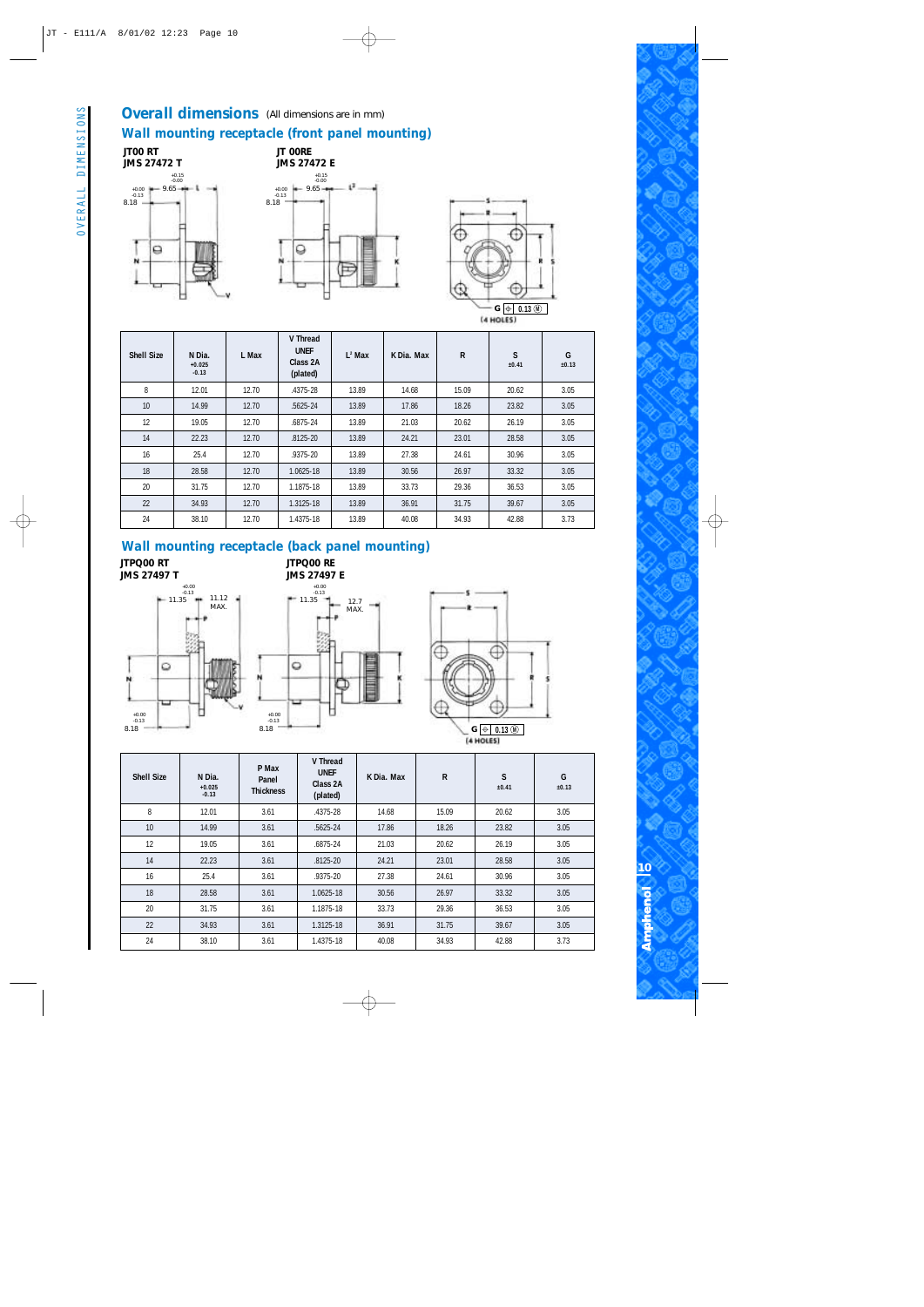*JT*

#### *Line receptacle*

#### **JT01 RT JT01 RE**







| <b>Shell Size</b> | N Dia.<br>$+0.025$<br>$-0.13$ | V Thread<br><b>UNEF</b><br>Class 2A<br>(plated) | K Dia. Max | C     | S<br>$+0.43$<br>$-0.41$ |
|-------------------|-------------------------------|-------------------------------------------------|------------|-------|-------------------------|
| 8                 | 12.01                         | .4375-28                                        | 14.68      | 24.51 | 16.75                   |
| 10                | 14.99                         | .5625-24                                        | 17.86      | 27.66 | 23.83                   |
| 12                | 19.05                         | .6875-24                                        | 21.03      | 30.05 | 26.19                   |
| 14                | 22.23                         | $.8125 - 20$                                    | 24.21      | 32.44 | 28.58                   |
| 16                | 25.40                         | .9375-20                                        | 27.38      | 34.82 | 30.96                   |
| 18                | 28.58                         | 1.0625-18                                       | 30.56      | 37.21 | 33.32                   |
| 20                | 31.75                         | 1.1875-18                                       | 33.73      | 40.36 | 36.53                   |
| 22                | 34.93                         | 1.3125-18                                       | 36.91      | 43.56 | 39.67                   |
| 24                | 38.10                         | 1.4375-18                                       | 40.08      | 46.69 | 42.88                   |

#### *Box mounting receptacle (front panel mounting)*

**JT 02 RE JMS 27499 E**





| <b>Shell Size</b> | N Dia.<br>$+0.025$<br>$-0.13$  | L Max | K Dia. Max | $\mathsf{R}$ | S<br>±0.41 | G<br>±0.13 |
|-------------------|--------------------------------|-------|------------|--------------|------------|------------|
| 8                 | 12.01                          | 7.26  | 11.12      | 15.09        | 20.62      | 3.05       |
| 10                | 14.99                          | 7.26  | 14.30      | 18.26        | 23.82      | 3.05       |
| 12                | 19.05                          | 7.26  | 17.47      | 20.62        | 26.19      | 3.05       |
| 14                | 22.23                          | 7.26  | 20.65      | 23.01        | 28.58      | 3.05       |
| 16                | 25.40<br>7.26<br>7.26<br>28.58 |       | 23.82      | 24.61        | 30.96      | 3.05       |
| 18                |                                |       | 26.59      | 26.97        | 33.32      | 3.05       |
| 20                | 31.75                          | 7.26  | 29.77      | 29.36        | 36.52      | 3.05       |
| 22                | 34.93                          | 7.26  | 32.94      | 31.75        | 39.67      | 3.05       |
| 24                | 38.10                          | 7.26  | 36.12      | 34.93        | 42.87      | 3.73       |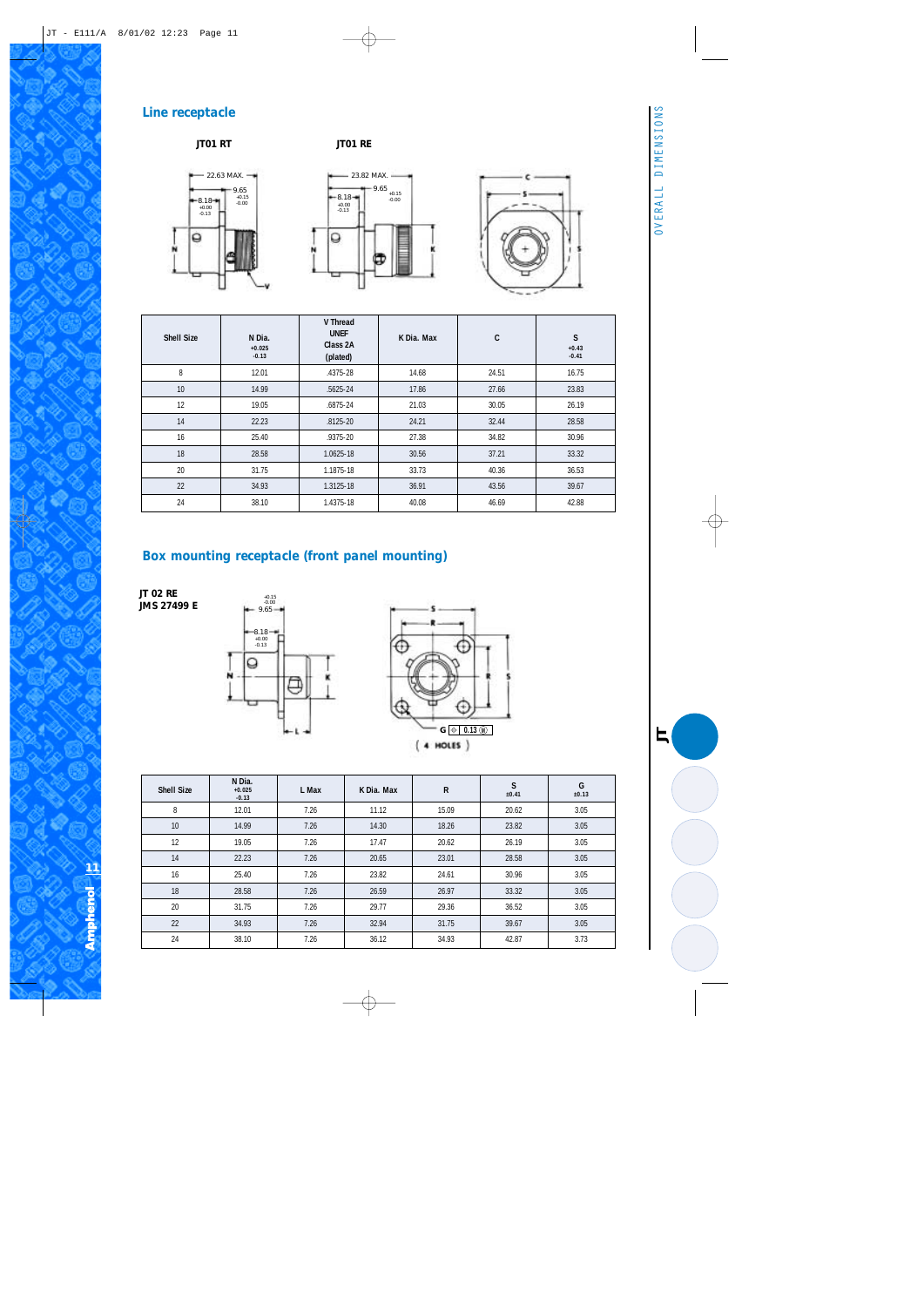#### *Box mounting receptacle (back panel mounting)*



**JTP02 RE JMS 27508 E**



| <b>Shell Size</b> | N Dia.<br>$+0.025$<br>$-0.13$ | P Max<br>Panel<br><b>Thickness</b> | L Max | K Dia, Max | $\mathsf{R}$ | S<br>±0.41 | G<br>±0.13 |
|-------------------|-------------------------------|------------------------------------|-------|------------|--------------|------------|------------|
| 8                 | 12.01                         | 3.73                               | 5.72  | 13.49      | 15.09        | 20.62      | 3.05       |
| 10                | 14.99                         | 3.86                               | 5.72  | 16.66      | 18.26        | 23.82      | 3.05       |
| 12                | 19.05                         | 3.86                               | 5.72  | 21.03      | 20.62        | 26.19      | 3.05       |
| 14                | 22.23                         | 3.86                               | 5.72  | 24.21      | 23.01        | 28.58      | 3.05       |
| 16                | 25.40                         | 3.86                               | 5.72  | 27.38      | 24.61        | 30.96      | 3.05       |
| 18                | 28.58                         | 3.86                               | 5.72  | 30.56      | 26.97        | 33.32      | 3.05       |
| 20                | 31.75                         | 4.55                               | 5.72  | 33.73      | 29.36        | 36.53      | 3.05       |
| 22                | 34.93                         | 4.55                               | 5.72  | 36.91      | 31.75        | 39.67      | 3.05       |
| 24                | 38.10                         | 4.29                               | 5.72  |            | 34.93        | 42.86      | 3.73       |

#### *Straight plug*

**JT06 RT / JTG06 RT JMS 27473 T / JMS 27484 T**



**JT06 RE / JTG06 RE JMS 27473 E / JMS 27484 E**





| <b>Shell Size</b> | M Max | V Thread<br><b>UNEF</b><br>Class 2A<br><b>Modified</b> | K Dia. Max | Q Dia. Max |
|-------------------|-------|--------------------------------------------------------|------------|------------|
| 8                 | 22.63 | .4375-28                                               | 14.68      | 18.64      |
| 10                | 22.63 | $.5625 - 24$                                           | 17.98      | 21.44      |
| 12                | 22.63 | .6875-24                                               | 21.03      | 25.81      |
| 14                | 22.63 | $.8125 - 20$                                           | 24.21      | 28.98      |
| 16                | 22.63 | .9375-20                                               | 27.38      | 32.13      |
| 18                | 22.63 | 1.0625-18                                              | 30.56      | 35.33      |
| 20                | 22.63 | 1.1875-18                                              | 33.73      | 38.10      |
| 22                | 22.63 | 1.3125-18                                              | 36.91      | 41.28      |
| 24                | 22.63 | 1.4375-18                                              | 40.08      | 44.45      |
|                   |       |                                                        |            |            |

**12** Ampheno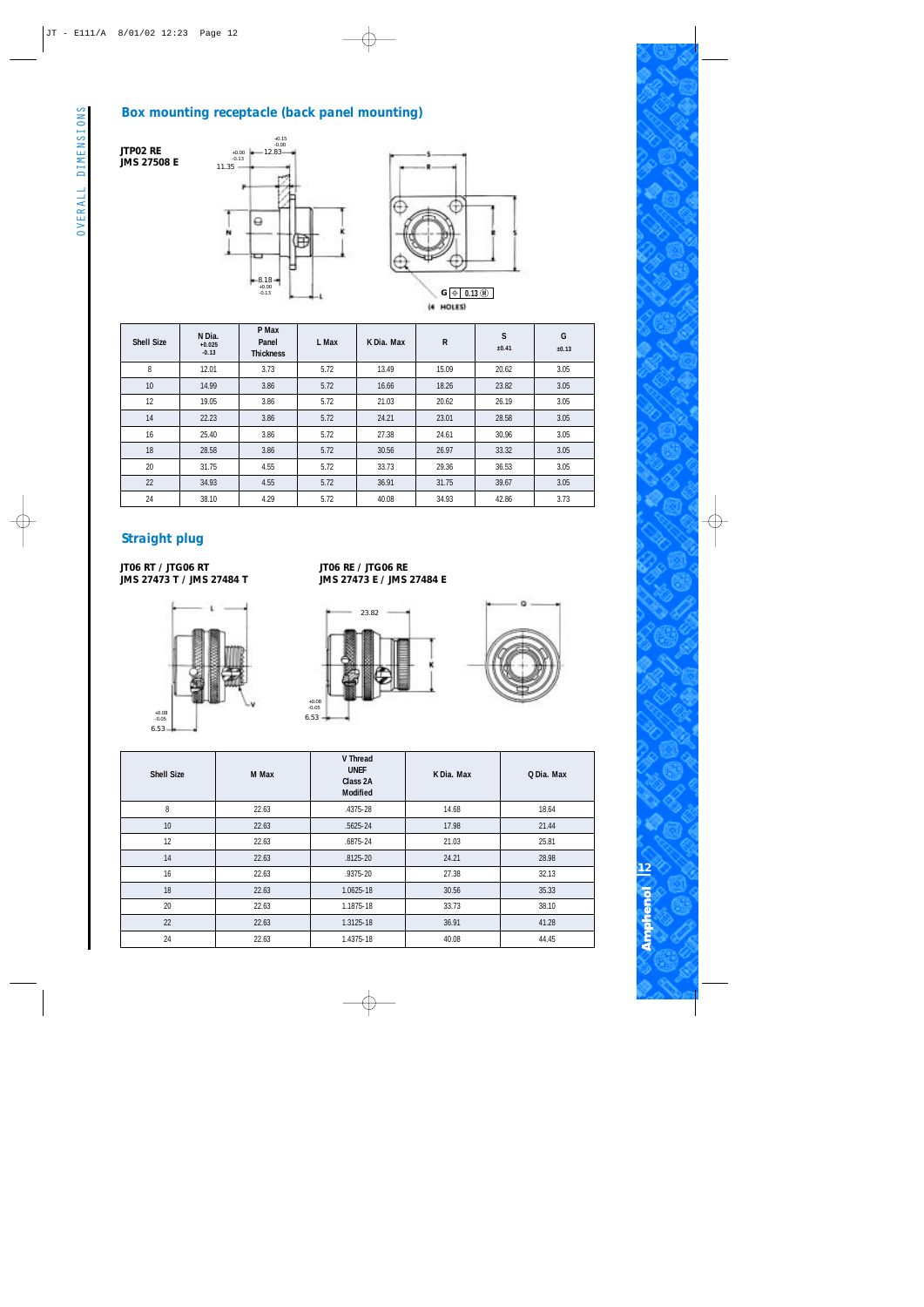#### *Jam nut receptacle*

**JT07 RT JMS 27474 T**







| <b>Shell</b><br><b>Size</b> | N Dia.<br>$+0.025$<br>$-0.13$ | M<br>±0.13 | <b>RR Thread</b><br>Class 2A<br>(plated) | $L^1$ Max | V Thread<br><b>UNEF</b><br>Class 2A | L Max | K Dia.<br>Max | C Max | H Hex<br>$+0.43$<br>$-0.41$ | S<br>±0.41 | Max. torque<br>value<br>m/N |
|-----------------------------|-------------------------------|------------|------------------------------------------|-----------|-------------------------------------|-------|---------------|-------|-----------------------------|------------|-----------------------------|
| 8                           | 12.01                         | 11.12      | .8750-20UNEF                             | 11.51     | .4375-28                            | 12.29 | 14.68         | 35.31 | 26.97                       | 31.75      | 5.65                        |
| 10                          | 14.99                         | 11.12      | 1.0000-20UNFF                            | 11.51     | .5625-24                            | 12.29 | 17.86         | 38.48 | 30.17                       | 34.93      | 6.78                        |
| 12                          | 19.05                         | 11.12      | 1.1250-18UNEF                            | 11.51     | .6875-24                            | 12.29 | 21.03         | 41.66 | 33.32                       | 38.10      | 8.48                        |
| 14                          | 22.23                         | 11.12      | .2500-18UNEF                             | 11.51     | $.8125 - 20$                        | 12.29 | 24.21         | 44.83 | 36.53                       | 41.28      | 9.61                        |
| 16                          | 25.40                         | 11.12      | 1.3750-18UNFF                            | 11.51     | .9375-20                            | 12.29 | 27.38         | 49.61 | 39.67                       | 45.24      | 10.74                       |
| 18                          | 28.58                         | 11.12      | .5000-18UNFF                             | 11.51     | 1.0625-18                           | 12.29 | 30.56         | 51.59 | 42.87                       | 48.01      | 12.43                       |
| 20                          | 31.75                         | 11.79      | .6250-18UNFF                             | 10.72     | 1.1875-18                           | 11.51 | 33.73         | 54.76 | 46.02                       | 51.21      | 13.56                       |
| 22                          | 34.93                         | 11.79      | 1.7500-18UNS                             | 10.72     | 1.3125-18                           | 11.51 | 36.91         | 57.91 | 50.80                       | 54.36      | 14.69                       |
| 24                          | 38.10                         | 11.79      | 1.8750-16UN                              | 10.72     | 1.4375-18                           | 9.53  | 40.08         | 61.09 | 53.98                       | 57.53      | 16.95                       |

## *Panel drilling for wall mounting and jam nut receptacles*

**Square flange receptacle back panel mounting**



**Square flange receptacle front panel mounting**



**Jam nut receptacle back panel mounting**



| <b>Shell Size</b> | $\mathsf{R}$<br>(mm) | <b>B</b> Min<br>(mm) | V Min<br>(mm) | W<br>±0.13<br>(mm) | D Min<br>(mm) | E Min<br>(mm) | F<br>$\bf{+0}$<br>$-0.25$<br>(mm) | G Min<br>(mm) |
|-------------------|----------------------|----------------------|---------------|--------------------|---------------|---------------|-----------------------------------|---------------|
| 8                 | 15.09                | 14.30                | 21.45         | 3.25               | 11.63         | 22.46         | 21.08                             | 32.90         |
| 10                | 18.26                | 17.27                | 24.65         | 3.25               | 14.81         | 25.58         | 24.26                             | 36.00         |
| 12                | 20.63                | 21.82                | 27.00         | 3.25               | 17.98         | 28.80         | 27.53                             | 39.60         |
| 14                | 23.01                | 24.99                | 29.80         | 3.25               | 21.16         | 31.98         | 30.68                             | 43.30         |
| 16                | 24.61                | 28.14                | 32.95         | 3.25               | 24.61         | 35.15         | 33.86                             | 47.00         |
| 18                | 26.97                | 31.32                | 36.15         | 3.25               | 27.51         | 38.28         | 37.06                             | 50.60         |
| 20                | 29.36                | 34.49                | 38.90         | 3.25               | 30.68         | 41.50         | 40.03                             | 54.20         |
| 22                | 31.75                | 37.67                | 42.10         | 3.25               | 33.86         | 44.68         | 43.21                             | 59.70         |
| 24                | 34.93                | 40.89                | 45.25         | 3.95               | 37.03         | 47.85         | 46.38                             | 63.30         |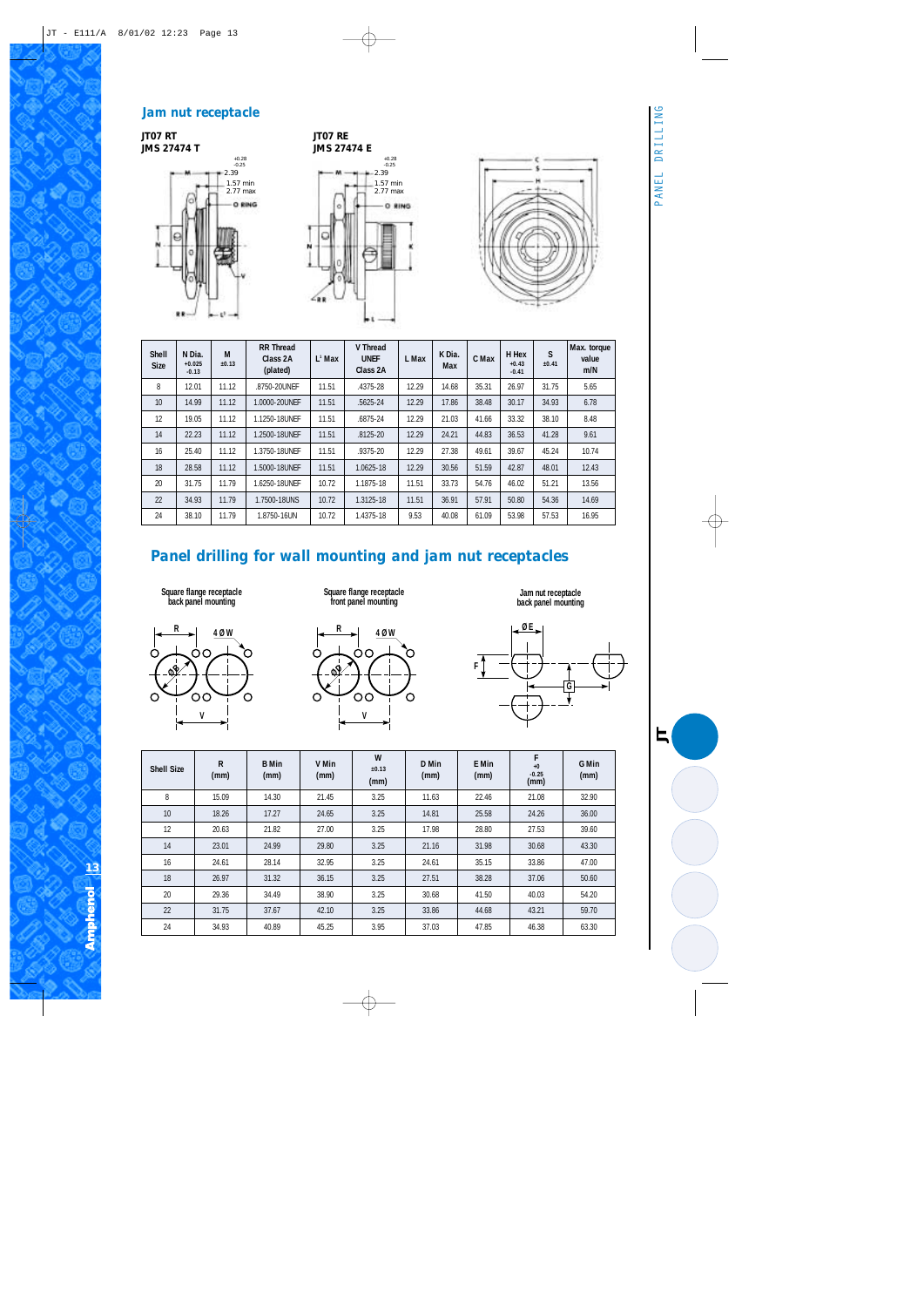#### *Printed circuit board drilling*

#### *Receptacles equipped with size 22D contacts*

The marking of contact cavities is shown on the mating side view of the male receptacle. The marking on the female plug is symmetrical in relation to the +X/-Y axis.

+X

**Ø 0.8 mini**

63 64 ծ5<br>7 66 67 69 70

 $\mathsf{L}_\mathsf{Y}$ 

 $^{17}$  10 0 11 14 15 14 15 14 15 14 15 15

<sup>37</sup> <sup>38</sup> <sup>39</sup> <sup>41</sup> <sup>40</sup> <sup>42</sup> <sup>43</sup>

 $^{210}$   $^{0}_{45}$   $^{0}_{24}$   $^{19010}$   $^{187}_{01}$ 

51 77

28

1<br>20 3 4<br>23 0 4 5  $\rm ^{2}O($ 34O7 8 9 10

33 35 36

28.30 0<br>252 031 32

52 U<br>3053 54 55 56  $\frac{62}{62}$   $\frac{130}{61}$   $\frac{07}{2}$   $\frac{0.5}{38}$   $\frac{0.5}{38}$ 

–Y







+X

**14** Ampheno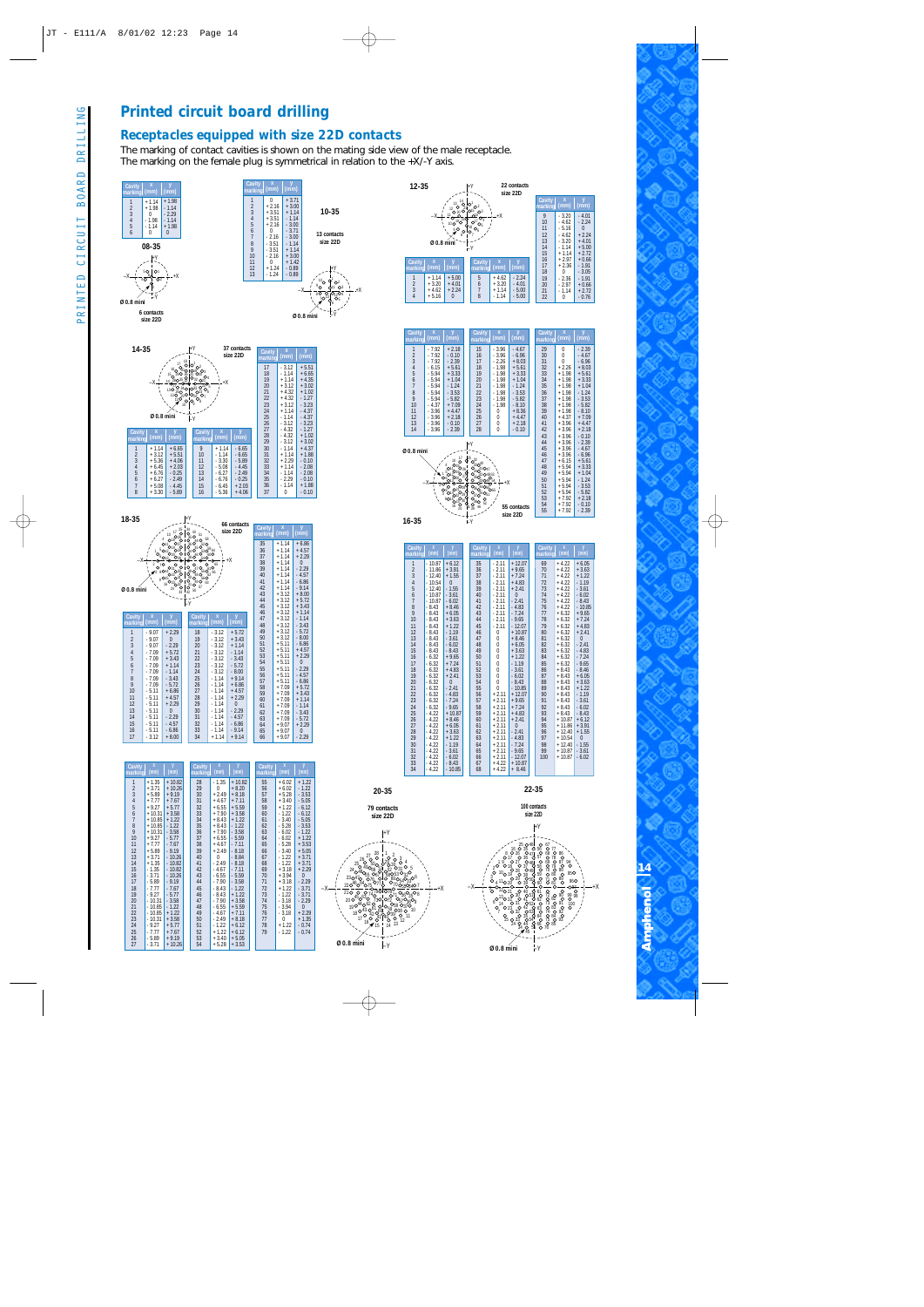

| Cavity<br>marking | (mm)     | (mm)     | Cavity<br>marking | (mm)    | (mm)     | Cavity<br>marking | (mm)     | $(\text{mm})$ | Cavity<br>marking | (mm)     | (mm)     | Cavity<br>marking | (mm)    | y<br>(mm) | Cavity<br>marking | (mm)     | (mm)     |
|-------------------|----------|----------|-------------------|---------|----------|-------------------|----------|---------------|-------------------|----------|----------|-------------------|---------|-----------|-------------------|----------|----------|
| $\mathbf{1}$      | - 2.17   | $+7.09$  | 23                | $-8.43$ | $-8.43$  | 45                | $-4.22$  | $-8.43$       | 67                | $\Omega$ | $-6.02$  | 89                | $+4.22$ | 3.61      | 111               | $+8.43$  | $-3.61$  |
| $\overline{2}$    | $-13.21$ | $+4.83$  | 24                | $-8.43$ | $-10.85$ | 46                | $-4.22$  | $-10.85$      | 68                | $\Omega$ | $-8.43$  | 90                | $+4.22$ | 6.02      | 112               | $+8.43$  | $-6.02$  |
| 3                 | $-13.87$ | $+2.41$  | 25                | $-6.32$ | $+12.60$ | 47                | $-4.22$  | $-13.26$      | 69                | $\Omega$ | $-0.85$  | 91                | $+4.22$ | 8.43      | 113               | $+8.43$  | $-8.43$  |
| $\overline{4}$    | $-14.10$ | $\Omega$ | 26                | $-6.32$ | $+9.65$  | 48                | $-2.11$  | $+12.07$      | 70                | $\Omega$ | $-14.10$ | 92                | $+4.22$ | $-10.85$  | 114               | $+8.43$  | $-10.85$ |
| 5                 | $-13.87$ | $-2.41$  | 27                | $-6.32$ | $+7.24$  | 49                | $-2.11$  | $+9.65$       | 71                | $+2.11$  | $+12.70$ | 93                | $+4.22$ | $-13.26$  | 115               | $+10.77$ | $+9.07$  |
| 6                 | $-13.21$ | $-4.83$  | 28                | $-6.32$ | $+4.83$  | 50                | $-2.11$  | $+7.24$       | 72                | $+2.11$  | $+9.65$  | 94                | $+6.32$ | $+12.60$  | 116               | $+10.54$ | $+4.83$  |
| $\overline{7}$    | $-12.17$ | $-7.09$  | 29                | $-6.32$ | $+2.41$  | 51                | $-2.11$  | $+4.83$       | 73                | $+2.11$  | $+7.24$  | 95                | $+6.32$ | $+9.65$   | 117               | $+10.54$ | $+2.41$  |
| 8                 | $-10.77$ | $+9.07$  | 30                | $-6.32$ | $\Omega$ | 52                | $-2.11$  | $+2.41$       | 74                | $+2.11$  | $+4.83$  | 96                | $+6.32$ | $+7.24$   | 118               | $+10.54$ | $\Omega$ |
| 9                 | $-10.54$ | $+4.83$  | 31                | $-6.32$ | $-2.41$  | 53                | $-2.11$  | $\theta$      | 75                | $+2.11$  | $+2.41$  | 97                | $+6.32$ | $+4.83$   | 119               | $+10.54$ | $-2.41$  |
| 10                | $-10.54$ | $+2.41$  | 32                | $-6.32$ | $-4.83$  | 54                | $-2.11$  | $-2.41$       | 76                | $+2.11$  | $\Omega$ | 98                | $+6.32$ | $+2.41$   | 120               | $+10.54$ | $-4.83$  |
| 11                | $-10.54$ | $\Omega$ | 33                | $-6.32$ | $-7.24$  | 55                | $-2.11$  | $-4.83$       | 77                | $+2.11$  | $-2.41$  | 99                | $+6.32$ | $\Omega$  | 121               | $+10.77$ | $-9.07$  |
| 12                | $-10.54$ | $-2.41$  | 34                | $-6.32$ | $-9.65$  | 56                | $-2.11$  | $-7.24$       | 78                | $+2.11$  | $-4.83$  | 100               | $+6.32$ | 2.41      | 122               | $+12.07$ | $+7.09$  |
| 13                | $-10.54$ | $-4.83$  | 35                | $-6.32$ | $-12.07$ | 57                | $-2.11$  | $-9.65$       | 79                | $+2.11$  | $-7.24$  | 101               | $+6.32$ | 4.83      | 123               | $+13.21$ | $+4.83$  |
| 14                | $-10.77$ | $-9.07$  | 36                | $-4.06$ | $+13.49$ | 58                | $-2.11$  | $-12.07$      | 80                | $+2.11$  | $-9.65$  | 102               | $+6.32$ | $-7.24$   | 124               | $+13.87$ | $+2.41$  |
| 15                | $-8.43$  | $+11.28$ | 37                | $-4.22$ | $+10.85$ | 59                | $\Omega$ | $+13.26$      | 81                | $+2.11$  | $-12.07$ | 103               | $+6.32$ | 9.65      | 125               | $+14.10$ | $\Omega$ |
| 16                | $-8.43$  | $+8.43$  | 38                | $-4.22$ | $+8.43$  | 60                | $\Omega$ | $+10.85$      | 82                | $+4.06$  | $+13.49$ | 104               | $+6.32$ | $-12.07$  | 126               | $+13.87$ | $-2.41$  |
| 17                | $-8.43$  | $+6.02$  | 39                | $-4.22$ | $+6.02$  | 61                | $\Omega$ | $+8.43$       | 83                | $+4.22$  | $+10.85$ | 105               | $+8.43$ | $+11.28$  | 127               | $+13.21$ | $-4.83$  |
| 18                | $-8.43$  | $+3.61$  | 40                | $-4.22$ | $+3.61$  | 62                | $\Omega$ | $+6.02$       | 84                | $+4.22$  | $+8.43$  | 106               | $+8.43$ | $+8.43$   | 128               | $+12.17$ | $-7.09$  |
| 19                | $-8.43$  | $+1.19$  | 41                | $-4.22$ | $+1.19$  | 63                | $\Omega$ | $+3.61$       | 85                | $+4.22$  | $+6.02$  | 107               | $+8.43$ | $+6.02$   |                   |          |          |
| 20                | $-8.43$  | $-1.19$  | 42                | $-4.22$ | $-1.19$  | 64                | $\Omega$ | $+1.19$       | 86                | $+4.22$  | $+3.61$  | 108               | $+8.43$ | $+3.61$   |                   |          |          |
| 21                | $-8.43$  | $-3.61$  | 43                | $-4.22$ | $-3.61$  | 65                | $\Omega$ | $-1.19$       | 87                | $+4.22$  | $+1.19$  | 109               | $+8.43$ | $+1.19$   |                   |          |          |
| 22                | $-8.43$  | $-6.02$  | 44                | $-4.22$ | $-6.02$  | 66                | $\Omega$ | $-3.61$       | 88                | $+4.22$  | $-1.19$  | 110               | $+8.43$ | $-1.19$   |                   |          |          |
|                   |          |          |                   |         |          |                   |          |               |                   |          |          |                   |         |           |                   |          |          |

#### *Receptacles equipped with size 20 contacts*

The marking of contact cavities is shown on the mating side view of the male receptacle. The marking on the female plug is symmetrical in relation to the +X/-Y axis.



**08-98**











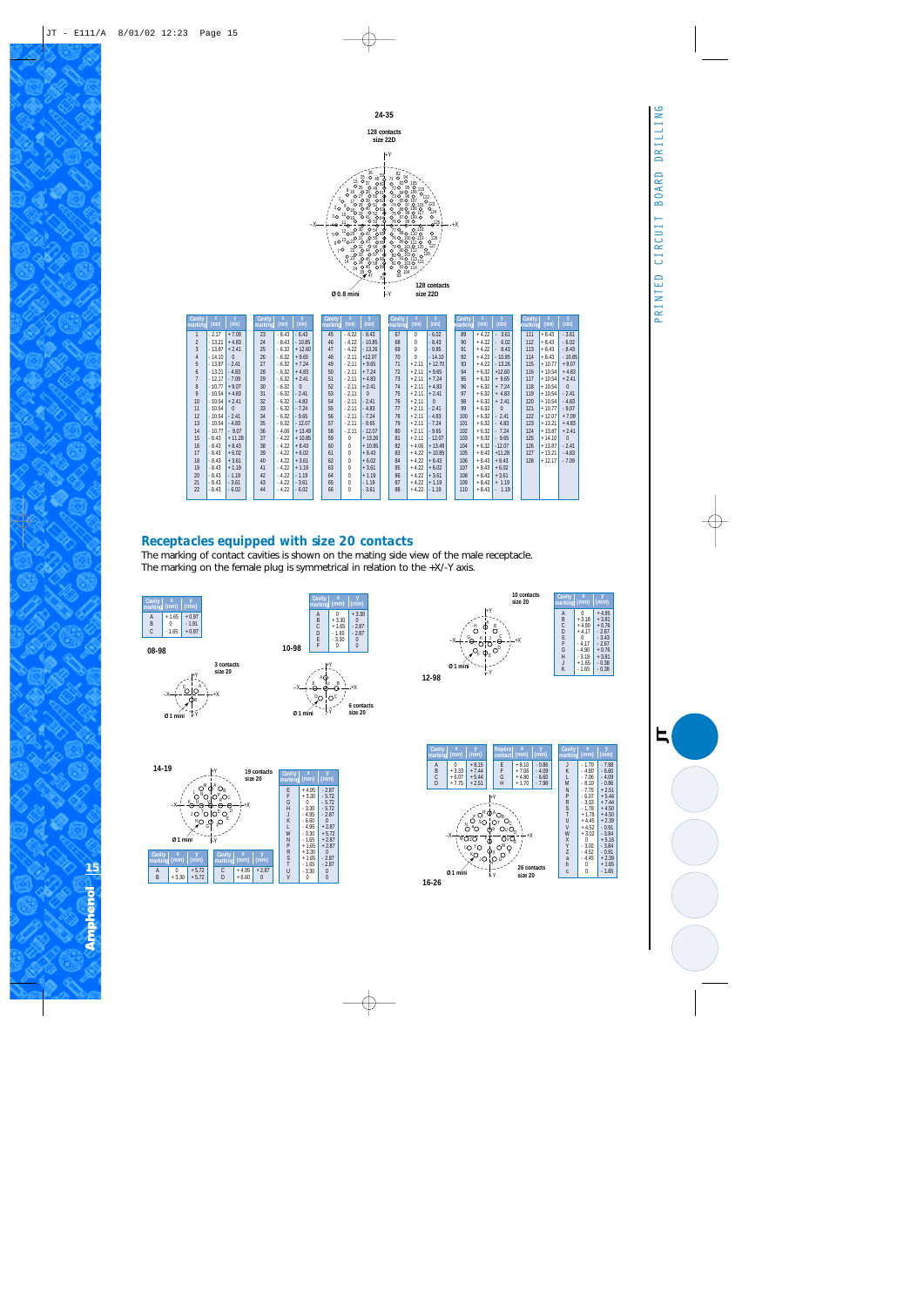







| Cavity<br>marking | $\overline{\mathbf{x}}$<br>(mm) | (mm)     | Cavity<br>marking | $\overline{\mathbf{x}}$<br>(mm) | (mm)     | Cavity<br>marking | $\overline{\mathbf{x}}$<br>(mm) | (mm)     |
|-------------------|---------------------------------|----------|-------------------|---------------------------------|----------|-------------------|---------------------------------|----------|
| $\mathsf{A}$      | $+4.98$                         | $+12.70$ | Y                 | $-7.98$                         | $+11.05$ | $\mathbf{V}$      | $\theta$                        | $+8.59$  |
| B                 | $+7.98$                         | $+11.05$ | Z                 | $-4.98$                         | $+12.70$ | W                 | $+3.73$                         | $+8.66$  |
| C                 | $+10.49$                        | $+8.71$  | a                 | $-1.73$                         | $+11.53$ | X                 | $+6.02$                         | $+3.10$  |
| D                 | $+12.32$                        | $+5.84$  | b                 | $+1.73$                         | $+11.53$ | y                 | $+6.78$                         | $-0.25$  |
| E                 | $+13.39$                        | $+2.57$  | C                 | $+4.39$                         | $+9.22$  | Z                 | $+5.79$                         | $-3.53$  |
| F                 | $+13.61$                        | $-0.76$  | d                 | $+7.24$                         | $+7.19$  | AA                | $+3.33$                         | $-5.92$  |
| G                 | $+12.98$                        | $-4.17$  | e                 | $+9.19$                         | $+4.45$  | <b>BB</b>         | 0                               | $-6.78$  |
| H                 | $+11.53$                        | $-7.29$  | f                 | $+10.13$                        | $+1.17$  | CC                | $-3.33$                         | $-5.92$  |
| J                 | $+9.35$                         | $-9.93$  | $\overline{g}$    | $+9.96$                         | $-2.24$  | DD                | $-5.79$                         | $-3.53$  |
| K                 | $+6.58$                         | $-11.94$ | h                 | $+8.66$                         | $-5.41$  | EE                | $-6.78$                         | $-0.25$  |
| L                 | $+3.40$                         | $-13.18$ |                   |                                 | $-7.98$  | FF                | $-6.02$                         | $+3.10$  |
| M                 | 0                               | $-13.64$ |                   | $+6.38$                         | $-9.63$  | GG                | $-3.73$                         | $+5.66$  |
| N                 | $-3.40$                         | $-13.18$ | $\mathsf{k}$      | $+3.38$                         | $-10.21$ | <b>HH</b>         | $\theta$                        | $+5.08$  |
| P                 | $-6.58$                         | $-11.94$ | m                 | $\Omega$                        | $-9.63$  | JJ                | $+2.67$                         | $+2.39$  |
| R                 | $-9.35$                         | $-9.93$  | $\mathsf{n}$      | $-3.38$                         | $-7.98$  | <b>KK</b>         | $+3.43$                         | $-1.04$  |
| S                 | $-11.53$                        | $-7.29$  | p                 | $-6.38$                         | $-5.41$  | LL                | 0                               | $-3.35$  |
| T                 | $-12.98$                        | $-4.17$  | q                 | $-8.65$                         | $-2.24$  | <b>MM</b>         | $-3.43$                         | $-1.04$  |
| U                 | $-13.61$                        | $-0.76$  | r                 | $-9.96$                         | $+1.17$  | <b>NN</b>         | $-2.67$                         | $+2.39$  |
| V                 | $-13.39$                        | $+2.57$  | S                 | $-10.13$                        | $+4.45$  | PP                | 0                               | $\Omega$ |
| W                 | $-12.32$                        | $+5.84$  | $\ddagger$        | $-9.19$                         | $+7.19$  |                   |                                 |          |
| X                 | $-10.49$                        | $+8.71$  | ū                 | $-7.24$                         | $+9.22$  |                   |                                 |          |
|                   |                                 |          |                   |                                 |          |                   |                                 |          |

#### **Standard PCB - tail dimensions at the rear of receptacles (in mm)**



|        |    |            | <b>JT 07 CI</b>         |                         | JTPQ 00 CI              |
|--------|----|------------|-------------------------|-------------------------|-------------------------|
|        |    |            | Shell sizes<br>08 to 18 | Shell sizes<br>20 to 24 | Shell sizes<br>08 to 24 |
| P      | L1 | min<br>max | 12.26<br>13.23          | 11.60<br>12.57          | 12.17<br>13.01          |
|        | L2 | min<br>max | 17.16<br>18.33          | 16.50<br>17.67          | 17.07<br>18.11          |
| S      | L1 | min<br>max | 12.06<br>13.03          | 11.40<br>12.37          | 11.97<br>12.81          |
| (F423) | L2 | min<br>max | 15.96<br>17.13          | 15.30<br>16.47          | 15.87<br>16.91          |

**Note:** dimensions given for pin contacts with 5 mm PCB-tails and socket contacts with 4 mm PCB tails.

Please refer to data sheet E114 for other PCB-tail versions.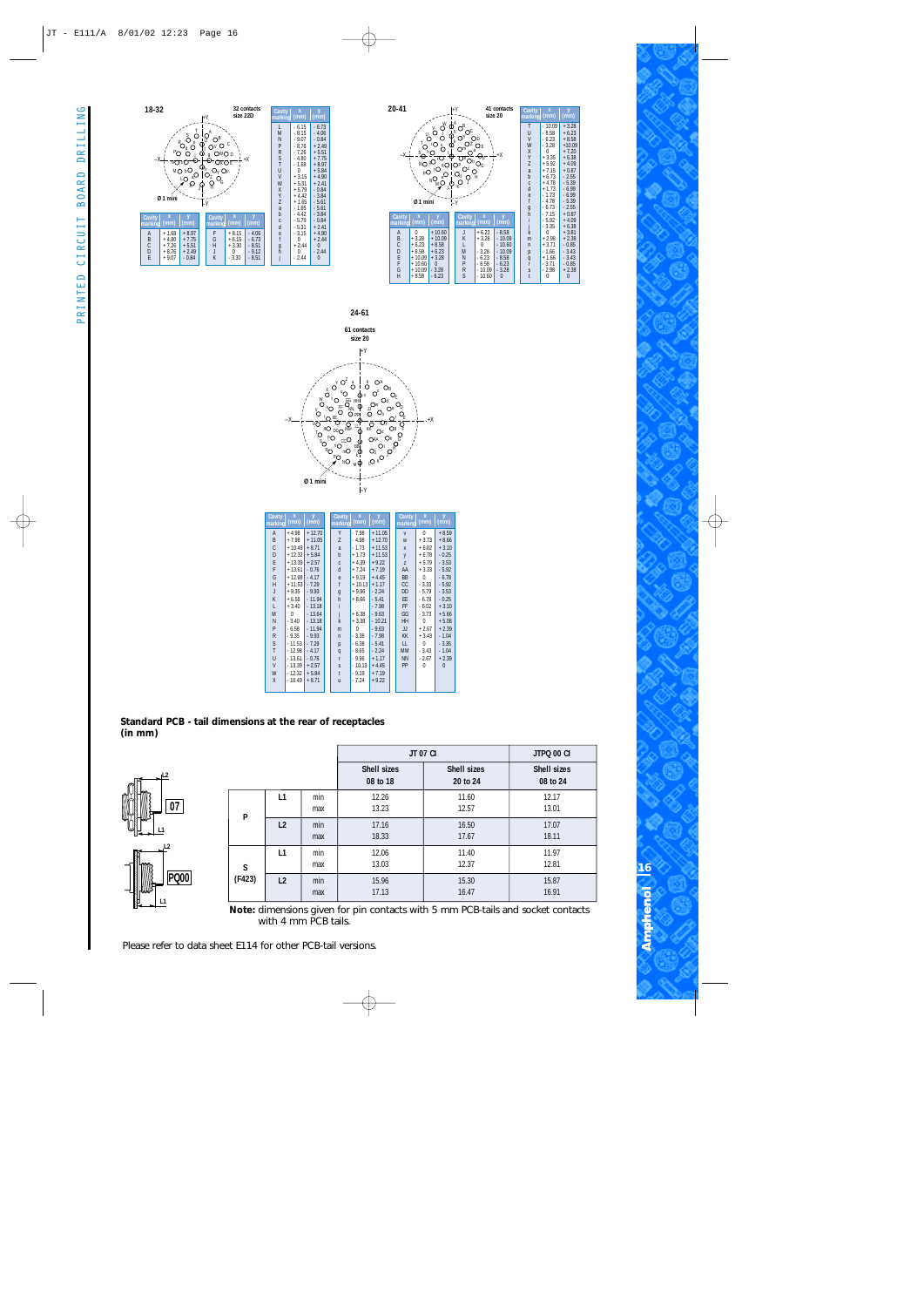*JT*

#### *Hermetic receptacles*

#### *Presentation*

Hermetic receptacles JT-Y are used when a pressure differential is applied on one or the other side of the panel.

#### *Main characteristics*

- 9 shell sizes (tin plated carbon steel)
- Tinned solder pin contacts (for PCB contacts, please consult us)
- Contact plating in active zone: gold
- Glass insert
- Interfacial seal
- Air leakage  $< 1.10<sup>7</sup>$  cm<sup>3</sup>/s under 1 bar of pressure differential

#### *Overall dimensions*

(All dimensions are in mm)

#### *Wall mounting receptacle (front panel mounting)*

**JT00 Y JMS 27475 Y**



| <b>Shell Size</b> | L Max | $\mathsf{R}$ | S<br>±0.41 | G<br>±0.13 | Y Min | V Min | W<br>±0.13 | <b>B</b> Thread<br>Class 2A |
|-------------------|-------|--------------|------------|------------|-------|-------|------------|-----------------------------|
| 8                 | 24.51 | 15.09        | 20.62      | 3.05       | 14.81 | 21.45 | 3.25       | .5625-24UNEF                |
| 10                | 27.66 | 18.26        | 23.83      | 3.05       | 17.98 | 24.65 | 3.25       | .6875-24UNFF                |
| 12                | 30.05 | 20.62        | 26.19      | 3.05       | 21.16 | 27.00 | 3.25       | .8125-20UNEF                |
| 14                | 32.44 | 23.01        | 28.58      | 3.05       | 24.61 | 29.80 | 3.25       | .9375-20UNEF                |
| 16                | 34.82 | 24.61        | 30.96      | 3.05       | 27.51 | 32.95 | 3.25       | 1.0625-18UNFF               |
| 18                | 37.21 | 26.97        | 33.32      | 3.05       | 30.68 | 36.15 | 3.25       | 1.1875-18UNFF               |
| 20                | 40.36 | 29.36        | 36.53      | 3.05       | 33.86 | 38.90 | 3.25       | 1.3125-18UNFF               |
| 22                | 43.56 | 31.75        | 39.67      | 3.05       | 37.03 | 42.10 | 3.25       | 1.4375-18UNEF               |
| 24                | 46.69 | 34.93        | 42.86      | 3.73       | 40.48 | 45.25 | 3.95       | 1.5625-18UNEF               |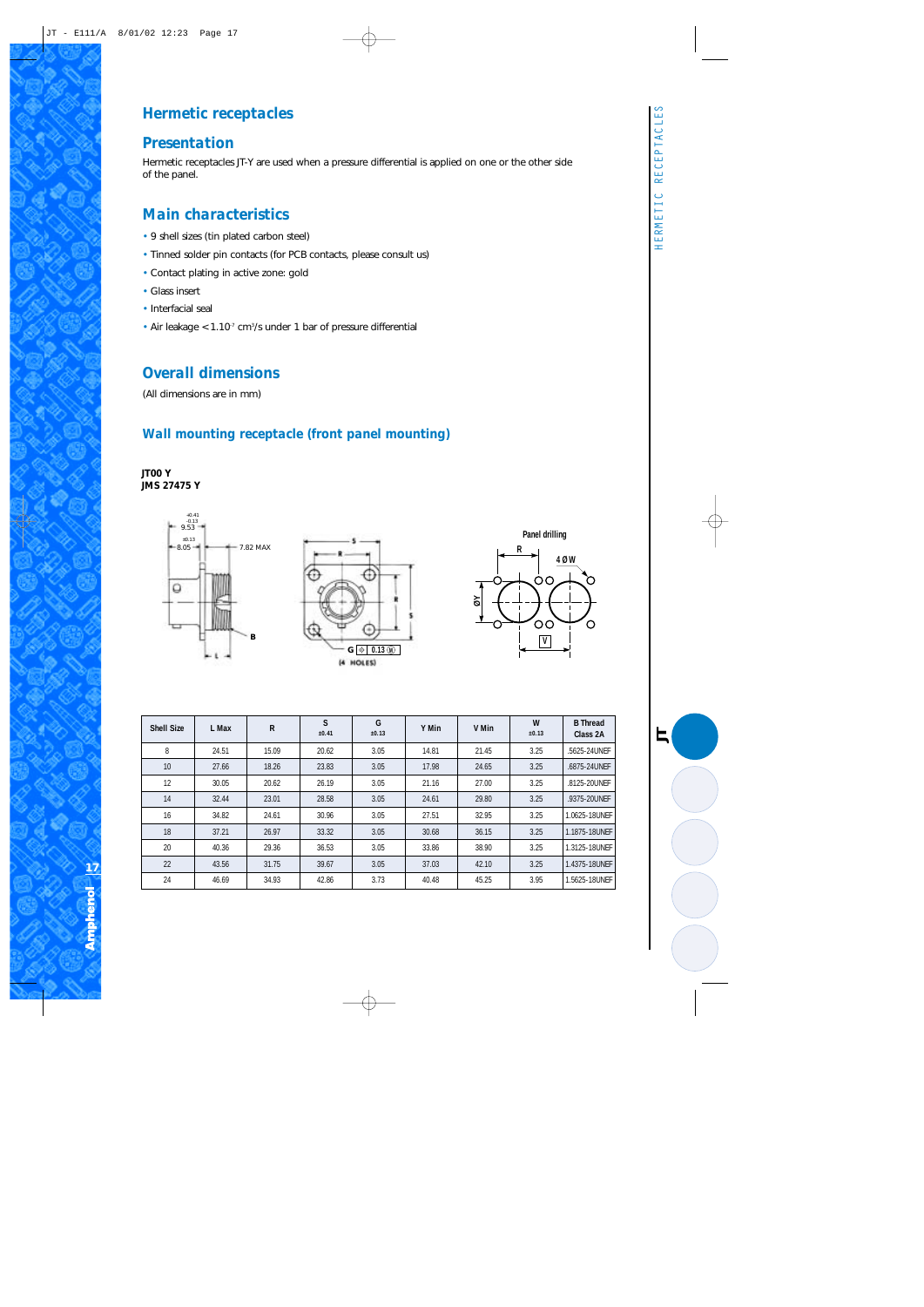#### *Box mounting receptacle (front panel mounting)*











| <b>Shell Size</b> | N Dia.<br>$+0.025$<br>$-0.13$ | $+0.15$<br>$-0.38$ | K Dia.<br>$+0.02$<br>$-0.13$ | R     | S<br>±0.41 | G<br>±0.13 | Y Min<br>(plated) | V Min | W    |
|-------------------|-------------------------------|--------------------|------------------------------|-------|------------|------------|-------------------|-------|------|
| 8                 | 12.01                         | 24.51              | 14.27                        | 15.09 | 20.62      | 3.05       | 14.78             | 21.45 | 3.25 |
| 10                | 14.99                         | 27.66              | 17.07                        | 18.26 | 23.83      | 3.05       | 17.59             | 24.65 | 3.25 |
| 12                | 19.05                         | 30.05              | 19.84                        | 20.62 | 26.19      | 3.05       | 20.34             | 27.00 | 3.25 |
| 14                | 22.23                         | 32.44              | 23.01                        | 23.01 | 28.58      | 3.05       | 23.79             | 29.80 | 3.25 |
| 16                | 25.40                         | 34.82              | 26.19                        | 24.61 | 30.96      | 3.05       | 26.71             | 32.95 | 3.25 |
| 18                | 28.58                         | 37.21              | 29.36                        | 26.97 | 33.32      | 3.05       | 29.95             | 36.15 | 3.25 |
| 20                | 31.75                         | 40.36              | 31.75                        | 29.36 | 36.53      | 3.05       | 32.23             | 38.90 | 3.25 |
| 22                | 34.93                         | 43.56              | 34.93                        | 31.75 | 39.67      | 3.05       | 35.42             | 42.10 | 3.25 |
| 24                | 38.10                         | 46.69              | 38.10                        | 34.93 | 42.86      | 3.73       | 38.86             | 45.25 | 3.95 |

#### *Jam nut receptacle*

**JT07 Y JMS 27477 Y**





**Panel drilling Ø Y Z V**

| <b>Shell Size</b> | N Dia.<br>$+0.025$<br>$-0.13$ | M<br>±0.13 | <b>RR Thread</b><br>Class 2A | $\mathop{\mathsf{B}}_{+0}$<br>$-0.25$ | C Max | н<br>$+0.43$<br>$-0.41$ | S<br>±0.41 | Y Min | Z<br>$+0$<br>$-0.25$ | V Min |
|-------------------|-------------------------------|------------|------------------------------|---------------------------------------|-------|-------------------------|------------|-------|----------------------|-------|
| 8                 | 12.01                         | 11.12      | .8750-20UNEF                 | 16.31                                 | 35.31 | 26.97                   | 31.75      | 22.46 | 21.08                | 32.90 |
| 10                | 14.99                         | 11.12      | 1.0000-20UNFF                | 19.46                                 | 38.48 | 30.17                   | 34.93      | 25.58 | 24.26                | 36.00 |
| 12                | 19.05                         | 11.12      | 1.1250-18UNFF                | 22.66                                 | 41.66 | 33.32                   | 38.10      | 28.80 | 27.53                | 39.60 |
| 14                | 22.23                         | 11.12      | 1.2500-18UNFF                | 25.86                                 | 44.83 | 36.53                   | 41.28      | 31.98 | 30.68                | 43.30 |
| 16                | 25.40                         | 11.12      | 1.3750-18UNFF                | 29.01                                 | 49.61 | 39.67                   | 45.24      | 35.15 | 33.86                | 47.00 |
| 18                | 28.58                         | 11.12      | 1.5000-18UNFF                | 32.21                                 | 51.59 | 42.87                   | 48.01      | 38.28 | 37.06                | 50.60 |
| 20                | 31.75                         | 11.79      | 1.6250-18UNFF                | 35.36                                 | 54.76 | 46.02                   | 51.21      | 41.50 | 40.03                | 54.20 |
| 22                | 34.93                         | 11.79      | 1.7500-18UNS                 | 38.56                                 | 57.91 | 50.80                   | 54.36      | 44.68 | 43.21                | 59.70 |
| 24                | 38.10                         | 11.79      | 1.8750-16UN                  | 41.71                                 | 61.09 | 53.98                   | 57.53      | 47.85 | 46.38                | 63.30 |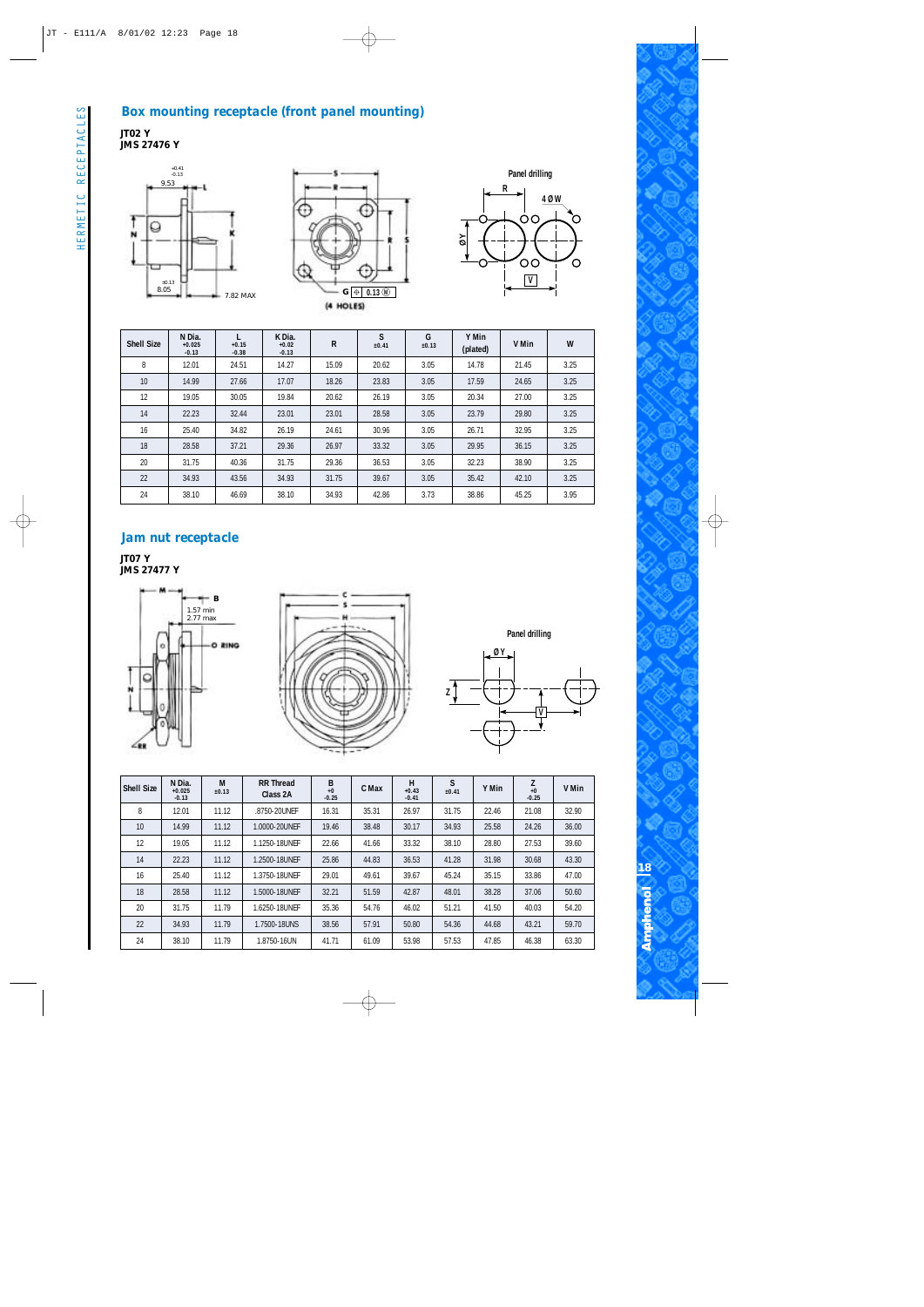#### *Solder mounting receptacle (front panel mounting)*

**JTI Y JMS 27478 Y**







| <b>Shell Size</b> | N Dia.<br>$+0.025$<br>$-0.13$ | $+0.28$<br>$-0.25$ | K Dia.<br>$+0.02$<br>$-0.13$ | G<br>$+0.28$<br>$-0.25$ | Y Min<br>±0.13 | V Min |
|-------------------|-------------------------------|--------------------|------------------------------|-------------------------|----------------|-------|
| 8                 | 12.01                         | 1.98               | 14.27                        | 17.45                   | 14.80          | 19.45 |
| 10                | 14.99                         | 1.98               | 17.07                        | 20.24                   | 17.60          | 22.25 |
| 12                | 19.05                         | 1.98               | 19.84                        | 23.01                   | 20.40          | 26.60 |
| $\overline{4}$    | 22.23                         | 1.98               | 23.01                        | 26.19                   | 23.50          | 29.80 |
| 16                | 25.40                         | 1.98               | 26.19                        | 29.36                   | 26.70          | 32.95 |
| 18                | 28.58                         | 1.98               | 29.36                        | 32.54                   | 29.90          | 36.15 |
| 20                | 31.75                         | 1.98               | 31.75                        | 34.93                   | 32.30          | 38.90 |
| 22                | 34.93                         | 2.72               | 34.93                        | 38.10                   | 35.50          | 42.10 |
| 24                | 38.10                         | 2.72               | 38.10                        | 41.28                   | 38.60          | 45.25 |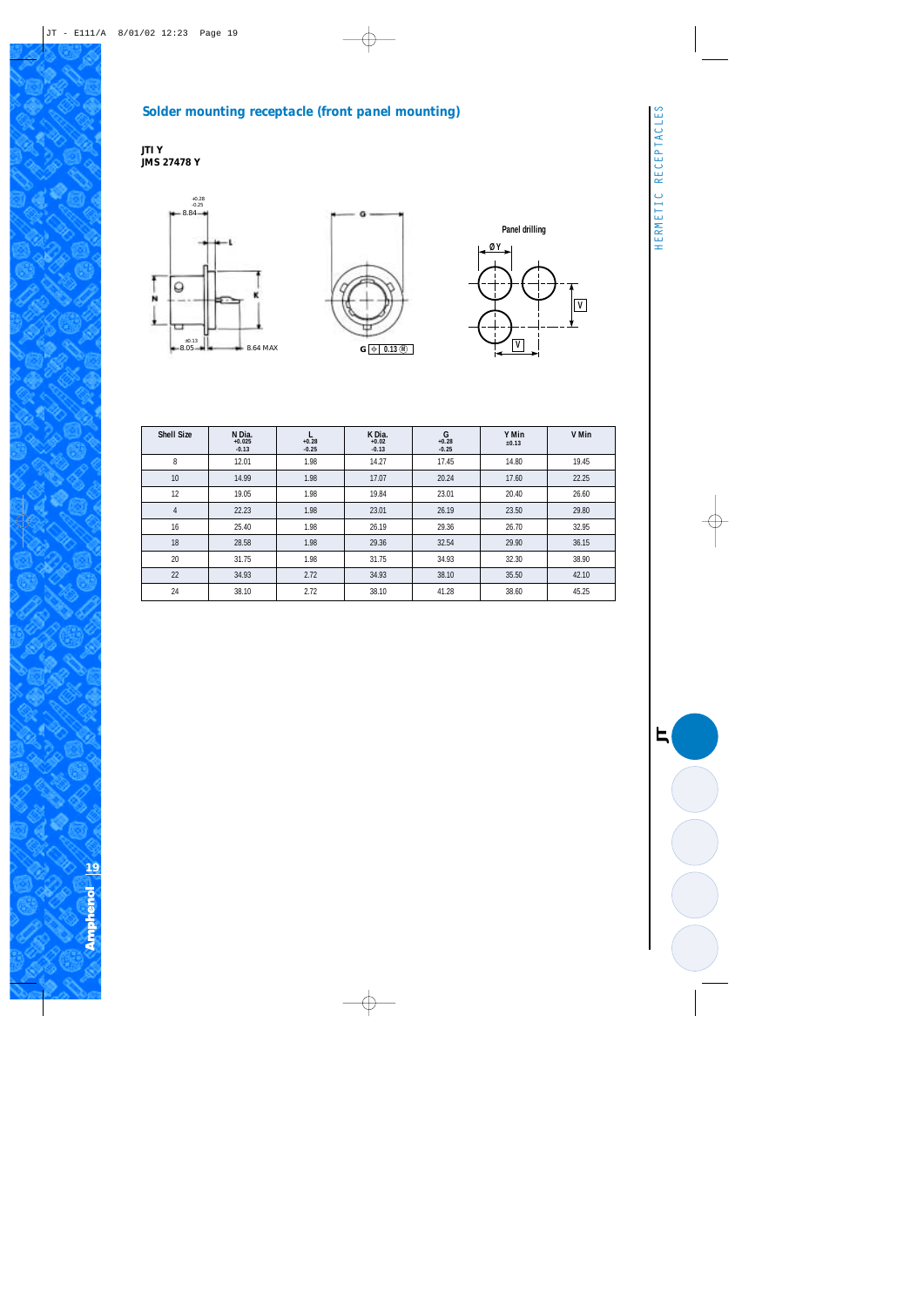#### *Protection caps*



| Shell size        |       | 10    | 12    | 14    | 16    | 18    | 20    | 22    | 24    |
|-------------------|-------|-------|-------|-------|-------|-------|-------|-------|-------|
| A Dia<br>Max (mm) | 12.01 | 14.99 | 19.05 | 22.23 | 25.40 | 28.58 | 31.75 | 34.93 | 38.10 |
| A Dia<br>Max (mm) | 15.98 | 19.08 | 23.47 | 26.65 | 9.75  | 33.10 | 36.43 | 39.60 | 42.85 |

| <b>Caps series</b>                                                                                                                      | B | EC | <b>N</b> | <b>JT</b> | 12 | 014 |
|-----------------------------------------------------------------------------------------------------------------------------------------|---|----|----------|-----------|----|-----|
| Protection cap type<br>F: For plug<br>EC: For square flange receptacle<br>ER: For jam nut receptacle<br>P: For line mounting receptacle |   |    |          |           |    |     |
| Wire type<br>N: Nylon cord (standard version)<br><b>Blank: Metallic chain</b>                                                           |   |    |          |           |    |     |
| <b>Connector series</b>                                                                                                                 |   |    |          |           |    |     |
| <b>Corresponding connector shell size</b><br>08/10/12/14/16/18/20/22/24                                                                 |   |    |          |           |    |     |
| <b>Finish</b><br>014: Olive drab cadmium plated<br>023: Electroless nickel plated<br>For other finishes, please consult us              |   |    |          |           |    |     |
| For MS designation, please refer to page 24                                                                                             |   |    |          |           |    |     |

#### **Plastic dust caps**

For protection during transport and storage, plastic dust caps are available upon request.

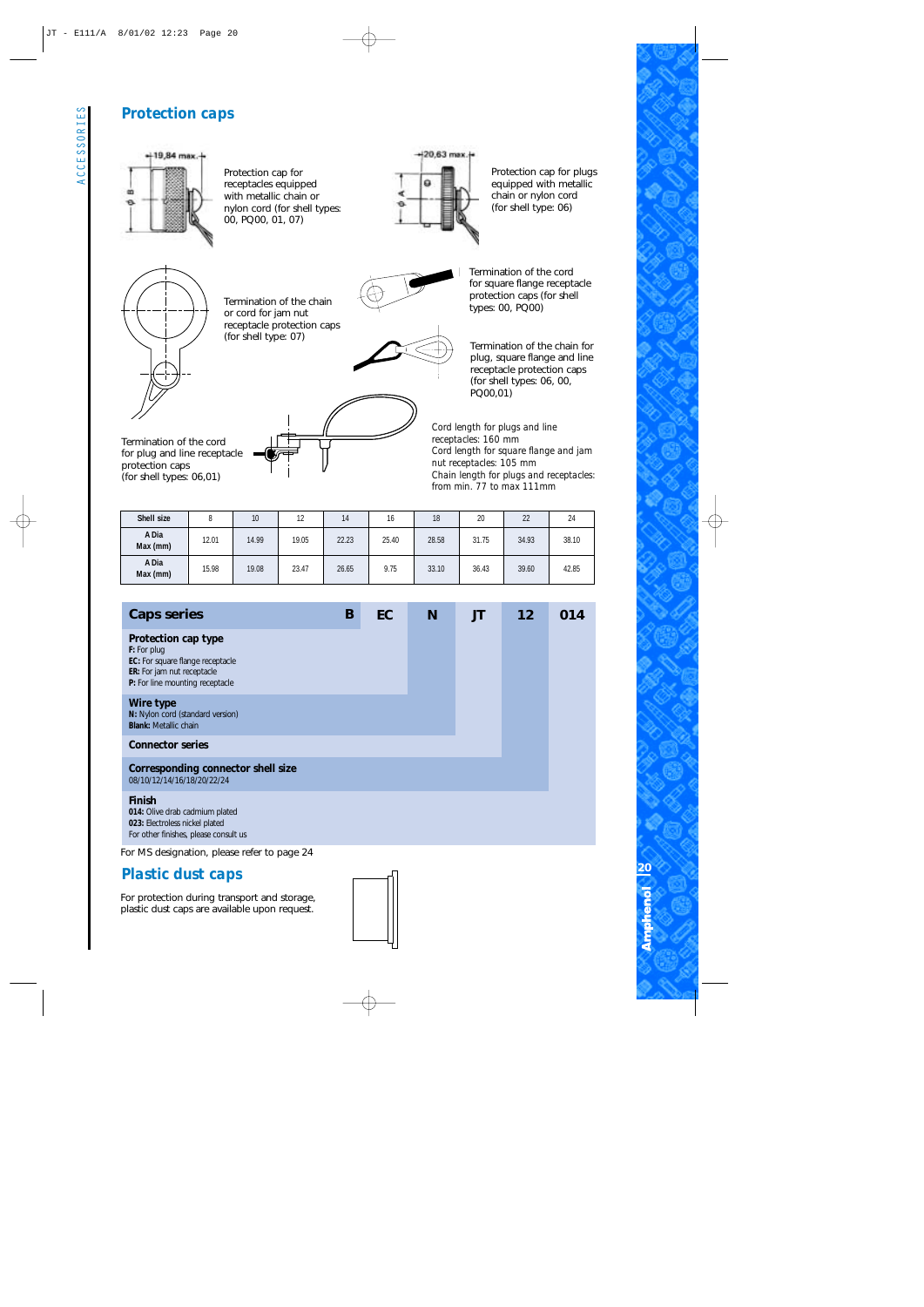### *Standard crimp contacts*

|                     |                | Pin contacts       | Socket contacts |                    |  |
|---------------------|----------------|--------------------|-----------------|--------------------|--|
| <b>Contact Size</b> | Proprietary No | <b>Military No</b> | Proprietary No  | <b>Military No</b> |  |
| 12                  | 900005         | M39029/58-365      | 900015          | M39029/57-359      |  |
| 16                  | 900000         | M39029/58-364      | 900010          | M39029/57-358      |  |
| 20                  | 900001         | M39029/58-363      | 900011          | M39029/57-357      |  |
| 22D                 | 900004         | M39029/58-360      | 900014          | M39029/57-354      |  |

Above part numbers include standard 500 – cycle finish designation – gold plating over suitable underplate in accordance with MIL-C-39029.

#### *Standard PCB contacts*

| Contact<br><b>Size</b> | <b>Pin contacts</b> | Socket contacts<br>(connector ordered with deviation F423) |
|------------------------|---------------------|------------------------------------------------------------|
| 20                     | 900241              | consult us                                                 |
| 22D                    | 900245-91           | 900255-91                                                  |

For other contacts (PCB, optical termini, thermocouple), please refer to data sheet E114.

#### *Sealing plugs*

| Contact<br><b>Size</b> | <b>Proprietary No</b> | <b>Military No</b> |
|------------------------|-----------------------|--------------------|
| 12                     | 900023                | MS27488-12         |
| 16                     | 900020                | MS27488-16         |
| 20                     | 900021                | MS27488-20         |
| 22D                    | 900022                | MS27488-22         |

#### *Dummy receptacles*

| <b>Shell Size</b> | A     | B     |
|-------------------|-------|-------|
| 8                 | 20.63 | 15.09 |
| 10                | 23.83 | 18.26 |
| 12                | 26.19 | 20.63 |
| 14                | 28.58 | 23.01 |
| 16                | 30.96 | 24.61 |
| 18                | 33.33 | 26.97 |
| 20                | 36.53 | 29.36 |
| 22                | 39.68 | 31.75 |
| 24                | 48.88 | 34.93 |





*JT*

#### **Finish Shell size**  08/10/12/14/16/18/20/22/24 **Connector series Shell type 00:** derived from the JT wall mounting receptacle **Dummy receptacle SE 00 JT 08 014**

**014:** Olive drab cadmium plated **023:** Electroless nickel plated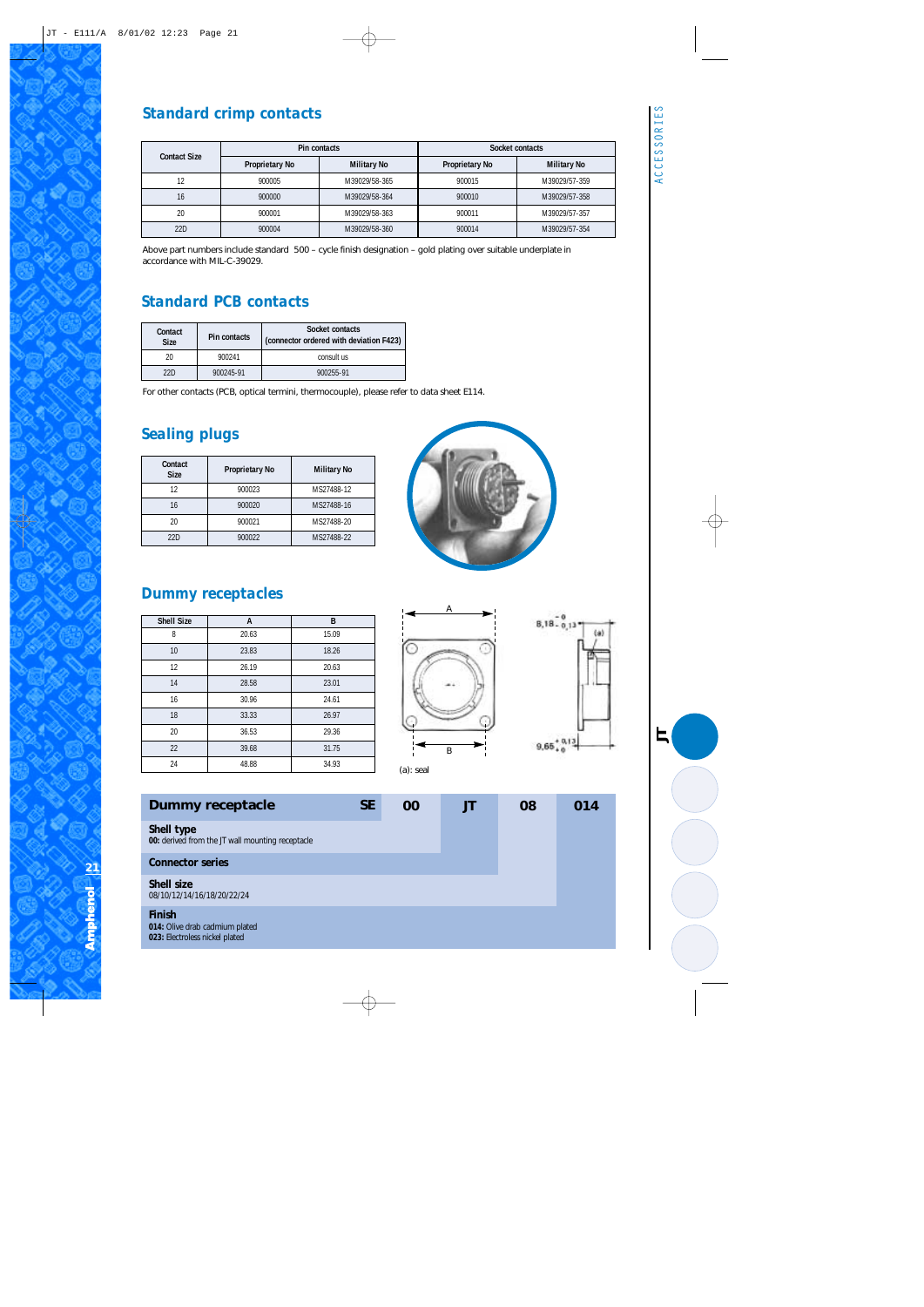## *Holding support equipped with olive drab cadmium dummy receptacles*

Amphenol Socapex reference: **809 893**

#### *Torque value for rear accessories*

| <b>Shell Size</b> | Max. torque value (m/N) | <b>Shell Size</b> | Max. torque value (m/N) |
|-------------------|-------------------------|-------------------|-------------------------|
|                   | 5.65                    | 18                | 5.65                    |
| 10                | 5.65                    | 20                | 11.30                   |
| 12                | 5.65                    | 22                | 11.30                   |
| 14                | 5.65                    | 24                | 11.30                   |
| 16                | 5.65                    |                   |                         |

#### *Pliers for locking and unlocking of plugs*

Amphenol Socapex reference: **809 860**

## *Crimping tools*



| Contact | Contact |                       | Contact part number | Crimping tool         |                            | <b>Positioner</b>     |                            |  |
|---------|---------|-----------------------|---------------------|-----------------------|----------------------------|-----------------------|----------------------------|--|
| size    | type    | <b>Proprietary No</b> | <b>Military No</b>  | <b>Proprietary No</b> | <b>Military No</b>         | <b>Proprietary No</b> | <b>Military No</b>         |  |
| 12      | P       | 900 005               | M39029/58-365       | 809 857               | M22520/1-01                | 809 858               | M22520/1-04                |  |
|         | S       | 900 015               | M39029/57-359       | 809 857               | M22520/1-01                | 809 858               | M22520/1-04                |  |
| 16      | P       | 900 000               | M39029/58-364       | 809 857               | M22520/1-01                | 809 858               | M22520/1-04                |  |
|         | S       | 900 010               | M39029/57-358       | 809 857               | M22520/1-01                | 809 858               | M22520/1-04                |  |
| 20      | P       | 900 001               | M39029/58-363       | 809 857<br>809 801    | M22520/1-01<br>M22520/2-01 | 809 858<br>809 826    | M22520/1-04<br>M22520/2-10 |  |
|         | S       | 900 011               | M39029/57-357       | 809 857<br>809 801    | M22520/1-01<br>M22520/2-01 | 809 858<br>809 826    | M22520/1-04<br>M22520/2-10 |  |
| 22D     | P       | 900 004               | M39029/58-360       | 809 801               | M22520/2-01                | 809 810               | M22520/2-09                |  |
|         | S       | 900 014               | M39029/57-354       | 809 801               | M22520/2-01                | 809 811               | M22520/2-06                |  |

 $\mathbf{r}$ 

#### *Insertion and removal tools*

#### *Plastic tools*





#### *Metallic tools*

|                 | Straight type                            |                                 | Angle type                               |                    |                                                              |             |  |  |
|-----------------|------------------------------------------|---------------------------------|------------------------------------------|--------------------|--------------------------------------------------------------|-------------|--|--|
| Contact<br>size | Insertion tools<br><b>Proprietary No</b> | Removal tools<br>Proprietary No | Insertion tools<br><b>Proprietary No</b> | <b>Military No</b> | Removal tools<br><b>Military No</b><br><b>Proprietary No</b> |             |  |  |
| 12              |                                          |                                 | 809 838                                  | M81969/8-09        | 809 839                                                      | M81969/8-10 |  |  |
| 16              | 809 816                                  | 809 846                         | 809 812                                  | M81969/8-07        | 809 820                                                      | M81969/8-08 |  |  |
| 20              | 809 817                                  | 809 847                         | 809 813                                  | M81969/8-05        | 809 821                                                      | M81969/8-06 |  |  |
| 22D             | 809 819                                  | 809 849                         | 809 815                                  | M81969/8-01        | 809 823                                                      | M81969/8-02 |  |  |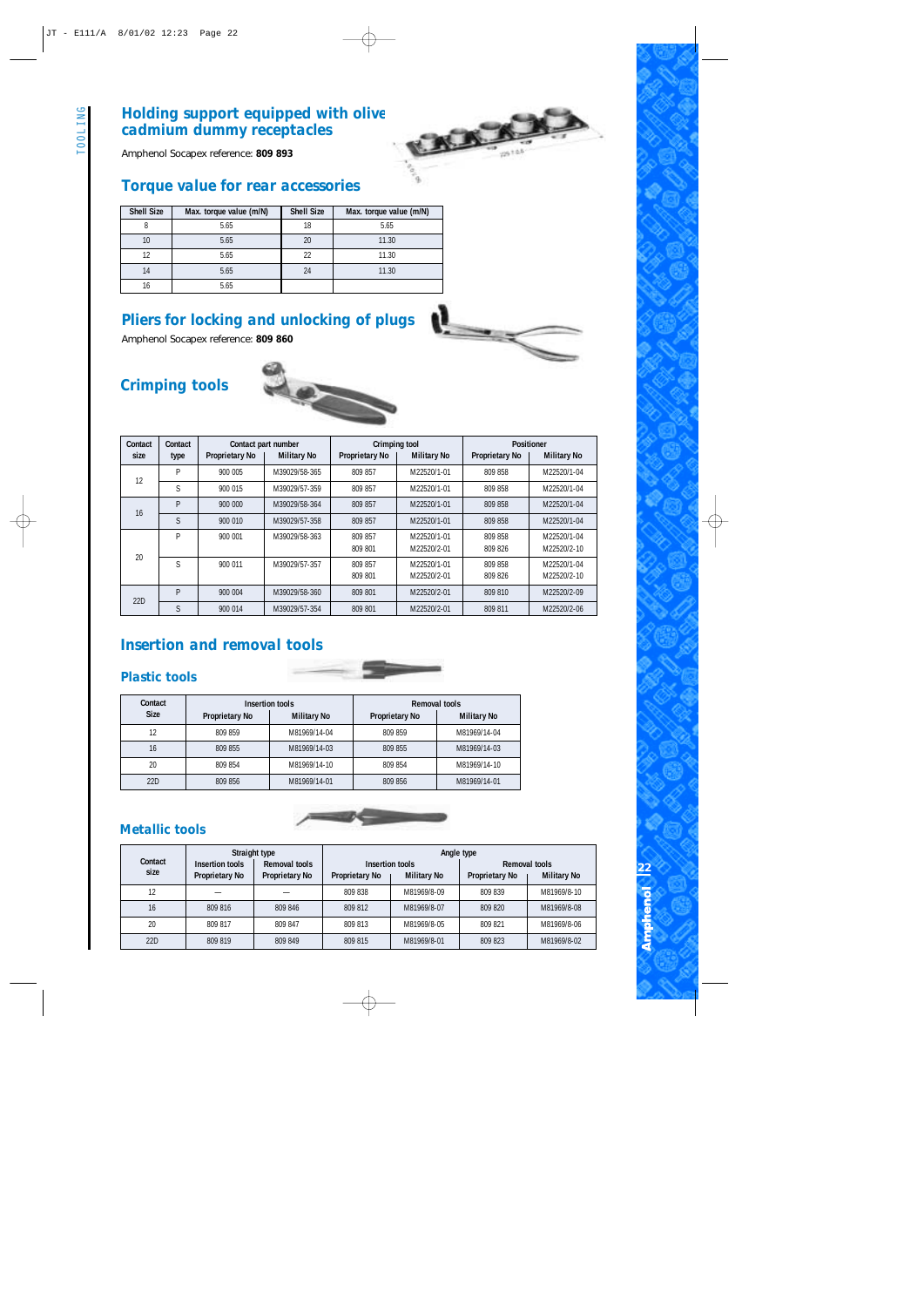### *Ordering information*

#### *Amphenol designation – Aluminium versions*

| <b>Series</b>                                                                                                                                                                                                                                                                                                                                                                    | л | 07 | <b>RT</b> | 14 | 35 | P |  | 014 |  |
|----------------------------------------------------------------------------------------------------------------------------------------------------------------------------------------------------------------------------------------------------------------------------------------------------------------------------------------------------------------------------------|---|----|-----------|----|----|---|--|-----|--|
| <b>Shell type</b><br>00: Wall mounting receptacle (front panel)<br>PQ00: Wall mounting receptacle (back panel)<br>01: Line receptacle<br>02: Box mounting receptacle (front panel - RE version only)<br>P02: Box mouting receptacle (back panel - RE version only)<br>06: Straight plug<br>G06: Straight plug with grounding fingers<br>07: Jam nut receptacle                   |   |    |           |    |    |   |  |     |  |
| Service class and contact style<br>RT: Environmental, with accessory threads, crimp contacts<br>(Supplied without rear accessories)<br>RE: Environmental, crimp contacts<br>(Supplied with grommet and compression nut)<br>Except for box mounting receptacle (JT02-JTP02): non-environmental<br>CI: PCB contacts (add deviation F423 at the end of the P/N for socket contacts) |   |    |           |    |    |   |  |     |  |
| <b>Shell size</b><br>8/10/12/14/16/18/20/22/24                                                                                                                                                                                                                                                                                                                                   |   |    |           |    |    |   |  |     |  |
| Insert arrangement<br>See on pages 5 to 7                                                                                                                                                                                                                                                                                                                                        |   |    |           |    |    |   |  |     |  |
| Contact type<br>P: Pin (connector delivered with contacts)<br>A: Pin (connector delivered without contacts)<br>S: Socket (connector delivered with contacts)<br>B: Socket (connector delivered without contacts)                                                                                                                                                                 |   |    |           |    |    |   |  |     |  |
| <b>Polarization</b><br>Blank for normal or A, B, C, D. See coding system on page 9                                                                                                                                                                                                                                                                                               |   |    |           |    |    |   |  |     |  |
| <b>Shell finish</b><br>014: Olive drab cadmium plated<br>023: Electroless nickel plated<br>For other finishes, please consult us                                                                                                                                                                                                                                                 |   |    |           |    |    |   |  |     |  |
| <b>Deviation</b><br><b>F423: PCB socket contacts</b><br>F404: Tinned PCB pin contacts<br>For other deviations (FXXX), please consult us                                                                                                                                                                                                                                          |   |    |           |    |    |   |  |     |  |
|                                                                                                                                                                                                                                                                                                                                                                                  |   |    |           |    |    |   |  |     |  |

#### *Amphenol designation – Hermetic receptacles*

| <b>Series</b>                                                                                                                        | JT | 07 | Υ | 14 | 35 | P |  |  |
|--------------------------------------------------------------------------------------------------------------------------------------|----|----|---|----|----|---|--|--|
| Shell type<br>00: Wall mounting receptacle<br>02: Box mounting receptacle<br>07: Jam nut receptacle<br>I: Solder mounting receptacle |    |    |   |    |    |   |  |  |
| Service class and contact style<br>Y: Hermetic with interfacial seal, solder contacts                                                |    |    |   |    |    |   |  |  |
| <b>Shell size</b><br>8/10/12/14/16/18/20/22/24                                                                                       |    |    |   |    |    |   |  |  |
| Insert arrangement<br>See on pages 5 to 7 (arrangements marked with "Y")                                                             |    |    |   |    |    |   |  |  |
| Contact type<br>P: Pin only                                                                                                          |    |    |   |    |    |   |  |  |
| <b>Polarization</b><br>Blank for normal or A, B, C, D. See coding system on page 9                                                   |    |    |   |    |    |   |  |  |